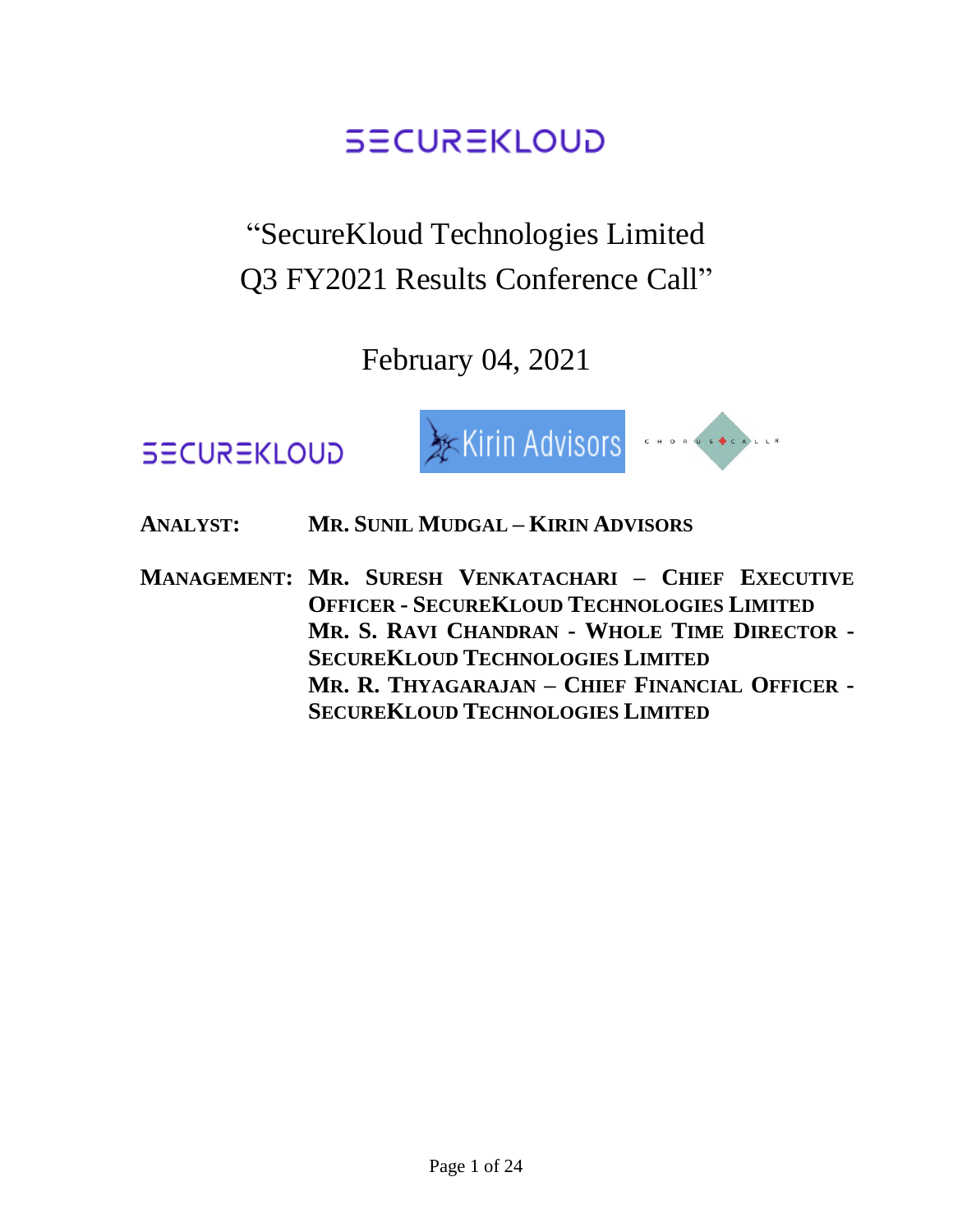- **Moderator:** Ladies and gentlemen, good day and welcome to the Q3 FY2021 Results Conference Call of SecureKloud Technologies Limited hosted by Kirin Advisors. As a reminder, all participant lines will be in the listen-only mode and there will be an opportunity for you to ask questions after the presentation concludes. Should you need assistance during the conference call, please signal an operator by pressing '\*' then '0' on your touchtone phone. I now hand the conference over to Mr. Sunil Mudgal from Kirin Advisors. Thank you and over to you Sir!
- **Sunil Mudgal**: Thank you Amin. Good afternoon friends. I would like to welcome all the analyst and investors to the earning call. I also welcome Mr. Suresh Venkatachari, CEO, SecureKloud Technologies Limited, Mr. Ravi Chandran S, Whole Time Director, Mr. Thyagarajan R, CFO of the company. Now I would like to hand over the call to Mr. Suresh for opening comment. Over to you Sir.
- **Suresh Venkatachari**: Thank you Sunil. Good afternoon to everyone. I trust you and your loved ones are safe and keeping well. The events of the past year have led to an unprecedented and never seen changes that has impacted everyone. There is a new normal that has emerged, and it is yet to stay. Technology continued to play a critical and enabling goal and is at the fourth front of disrupting, existing and creating new business models. The new normal necessities our businesses to be very agile, drive automation and yet continue to keep a sharp focus on the data security and seamless user experience. You are aware early last year, we undertook few strategic initiatives like platform focus, long term recurring revenues, profitable growth etc., that is resonating very well with our clients and helping us to explore and redefine new avenues and opportunities.

We will continue to calibrate the way we conduct our business, build on our core strength, and establish a stronger and more resilient organization. Our commitment to deliver superior customer experience, consistent and competitive profitable growth remains strong. I am pleased to announce that we have successfully re-branded ourselves as a SecureKloud that reflects our leadership position and strength in the cloud transforation business with the strong focus on security through a comprehensive suite of offerings covering cloud, Blockchain, IDAM and Data engineering space. The revamped brand identity is testament to the fact that we are the same trailblazing company as we where when we got into the cloud business 12 years ago. However, we are going to differentiate ourselves by an intrinsic ideology where we approach business objectives with an aura and energy of a start up with the stability of a large company, offering the best of both of the worlds to our customers, employees, and partners.

Andy Jassy of Amazon web services used to call us "Born in a Cloud company", today SecureKloud actually re-branded and Andy Jassy also took over of the CEO of entire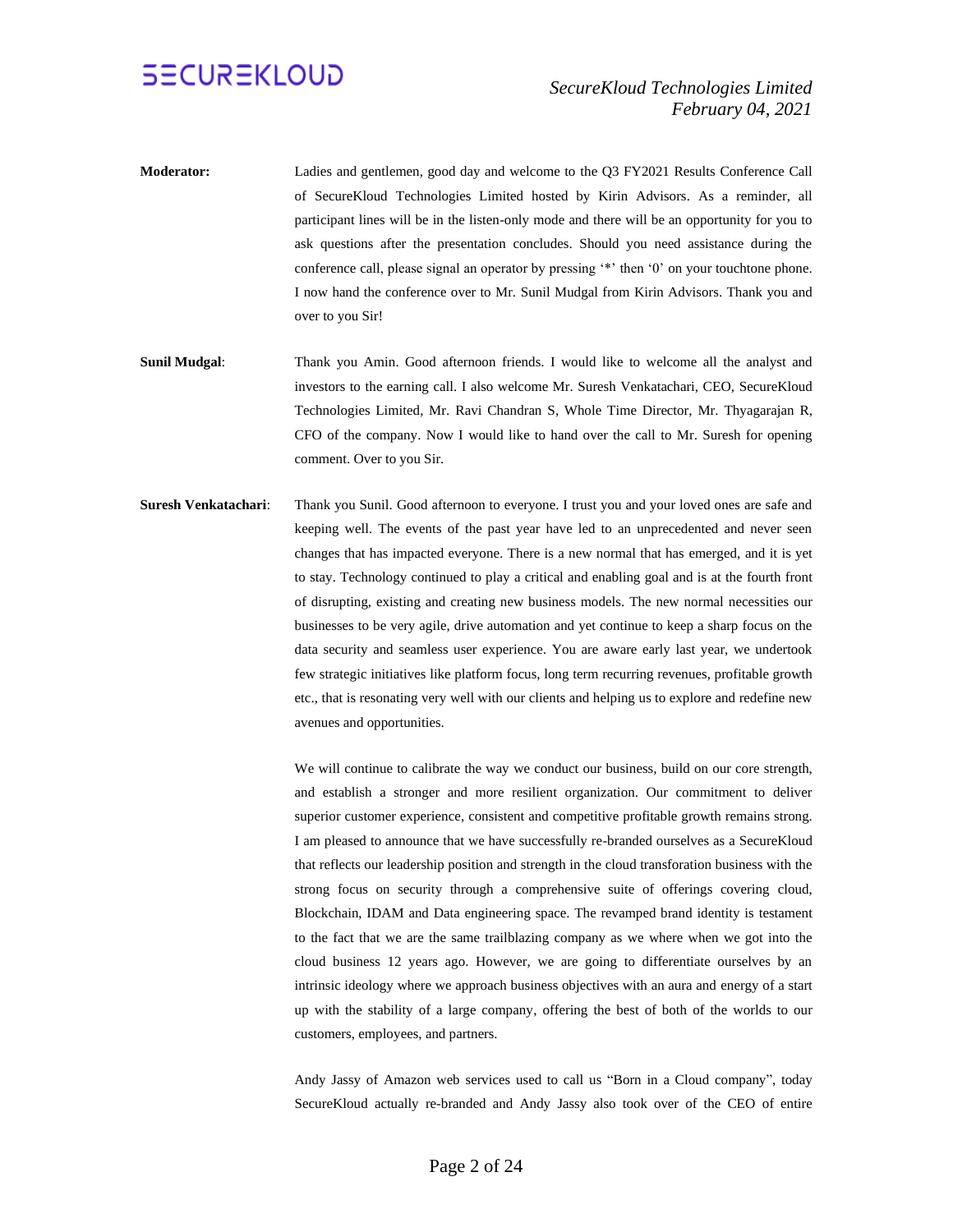#### *SecureKloud Technologies Limited February 04, 2021*

Amazon business. It is a great moment as our partner who was really grown to attain those heights and we congratulate him also during this call. Our growth in the next 12 to 18 months will be on the cloud, Blockchain and Data engineering. I am confident that our strategy will open newer avenues in the long run and that reflects the true underlying value of the business. The proposed investment in convertible warrant at a premium to SEBI pricing, to reaffirm our faith in the business model that we have set out to build. I thank everyone again and now I leave the remarks to Ravi Chandran. Thanks Ravi.

**S. Ravi Chandran:** Thanks Suresh. Good afternoon all and thank you for this opportunity to give you a very brief update on the business and operation. So Q3 have been mixed bag both in terms of initiatives with existing customers as well as new customers. , So with the existing customers, the growth has been more with respect to our new technology and framework like DataEz and AI based readable.ai. So the existing customers especially the top pharma companies place the trust on us in terms of wanting to expand their engagement with us through our DataEz platform and that is mainly to make their complexities of the data pipeline management simpler using an automated platform; and while we do that - and at least three of the major five pharma customers that we deal with they have now initiated engagement with us to use our DataEz platform for the data pipeline management.

> The second thing that is happening and this is going back what Suresh said earlier is investing in new technologies, new platforms and framework; so we have a leading edge AI and ML based data engineering platform which is used to deliver a very successful POC for a major hospital in the US and we believe that this platform is going to be used and positioned very well across multiple hospitals that we already have as customers through our acquisition in the past year, and we are all excited about that in terms of using this as a vehicle for entering into these hospital, because the need is quite, quite acute in terms of their ability to analyze the data.

> The third very important aspect that happened last quarter which I wanted to kind of give you a perspective on is that both of our DataEz, and CloudEz platform are going to be launched on AWS market place; this will have multiplier effect in terms of our sales as this has facility for people to download this and since we already have a brand using these platform to existing customers, so this brand will continue to be promoted and we believe this multiplier effect in terms of having additional customers using these platform is going to be moving up significantly.

> Keeping focus on our new CLoudAuth platform which is a combination of both Identity Access Management and Multi Factor Authentication and that is continuing to have huge traction in the market place and we have won another major customer in the financial sector and I believe that with this we will continue to grow in the cloud of Identity Access Management space. Now the other update that I want to share and I am very happy about it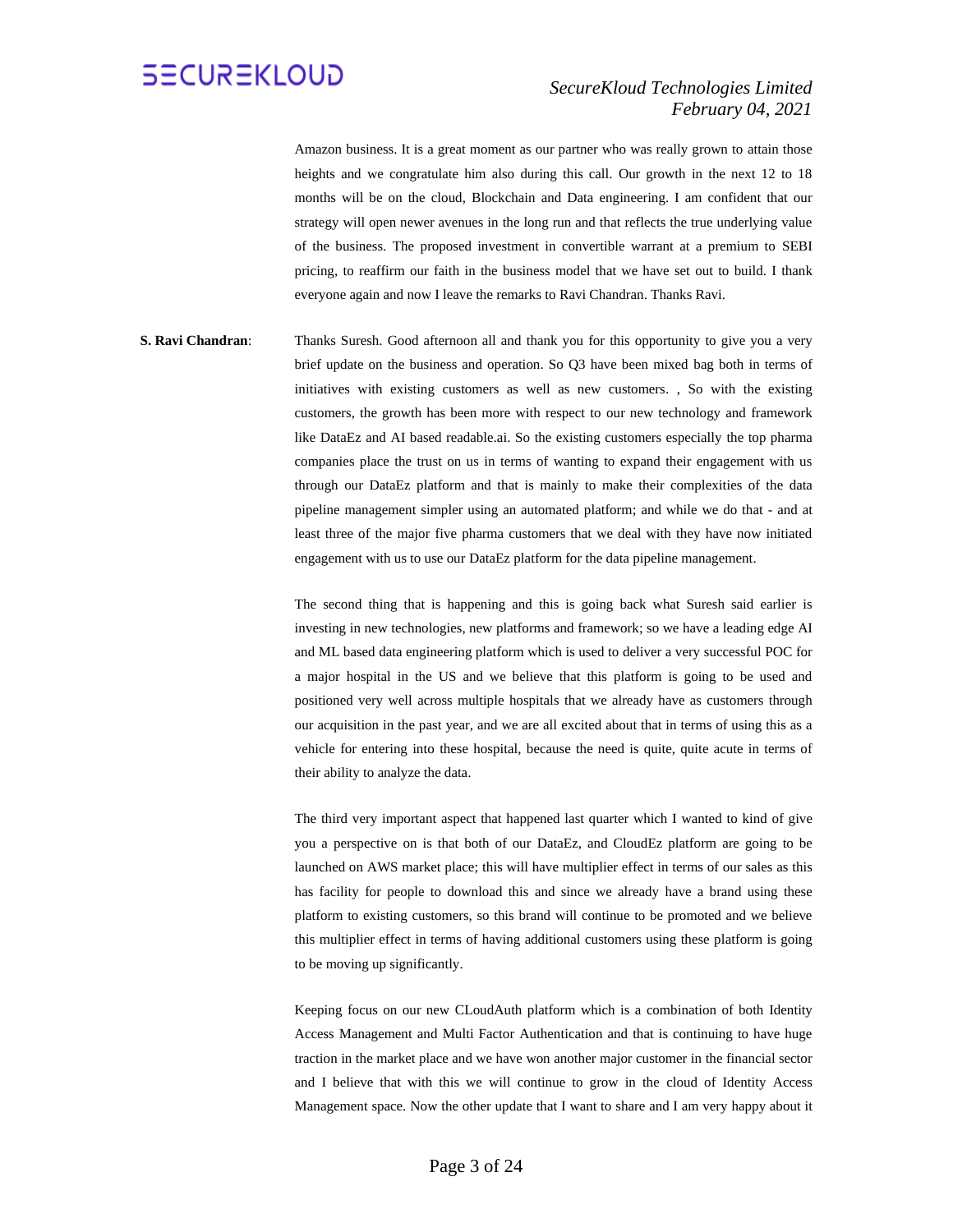#### *SecureKloud Technologies Limited February 04, 2021*

and it is quite exciting to share that with you is that we are building the Hightrust ODC for one of our major pharma customers and this is going to happen out of India, so that means that the pandemic is creating more and more opportunities for work to be relocated to India and that is growing significantly and as we speak we have been consistently adding about 35 people every quarter in the last three quarters in India.

So that said in terms of increased business, the couple of things that I want to share with you - one is because obviously we have invested in and we will begin to see the result of an increase to sales bandwidth in the US in the coming quarters that is something that has happened in the last couple of quarters and additionally we have also increased the sales and marketing functions, headcount in India to focus on Europe, APAC and India market in order to leverage both of our existing platforms as well as some of the newer platforms that we are talking about in the AI/ML space and in the Identity Access Management space and stuff like that and we believe that this investment in sales and marketing both in the US and in India, we will see us grow significantly.

Added to that we put in place a strategy that we will address Europe, APAC, and Indian market also through partners. As more and more of this is becoming productized and we will be able to leverage partners existing relationship in these markets, so with this I close my remarks in the business and operations update and Thyaga to take over. Over to you Thyaga.

#### **R. Thyagarajan**: Thank you Ravi. Good afternoon friends. It has been another good quarter in terms of our overall operational performance. We reported revenues of Rs.90.5 Crores in Q3 this was 1.7% higher than Q2. We continue to focus on improving our recurring revenues. The recurring revenues have come at 34.7% in the quarter, this is a 70-basis points higher than the last quarter, gross profit for the quarter was Rs.34.75 Crores, 6.8% higher than Q2, the gross profit margin was 38.4%, 1.9% higher than Q2. We continued to invest heavily in R&D with the focus on improving our platforms. The R&D spend for the quarter was Rs.7.6 Crores which is 8.4% of revenues, we reported an EBITDA of Rs.13.74 Crores in Q3, the EBITDA growth quarter-on-quarter was 8.8%, the margin came in at 15.2% which was 1% higher than the previous quarter.

Profit after tax for Q3 was Rs.5.14 Crores, 5.7% on revenues, the PAT was 32% higher than the previous quarter. While the PAT was higher by 32%, the earnings per share was 0.78 in Q3 which was 1.02 in Q2. The lower earnings were mainly on account of higher share of profits for the minority in SecureKloud Inc; as Ravi articulated our key focus areas are (i) Geographical expansion in APAC and Mainland Europe. (ii) Investment in sales and marketing in India will re-emphasize our focus within the market. Net-debt for Q3 was Rs.115 Crores, this was lower by Rs.12 Crores, we will continue to reduce our Debt as we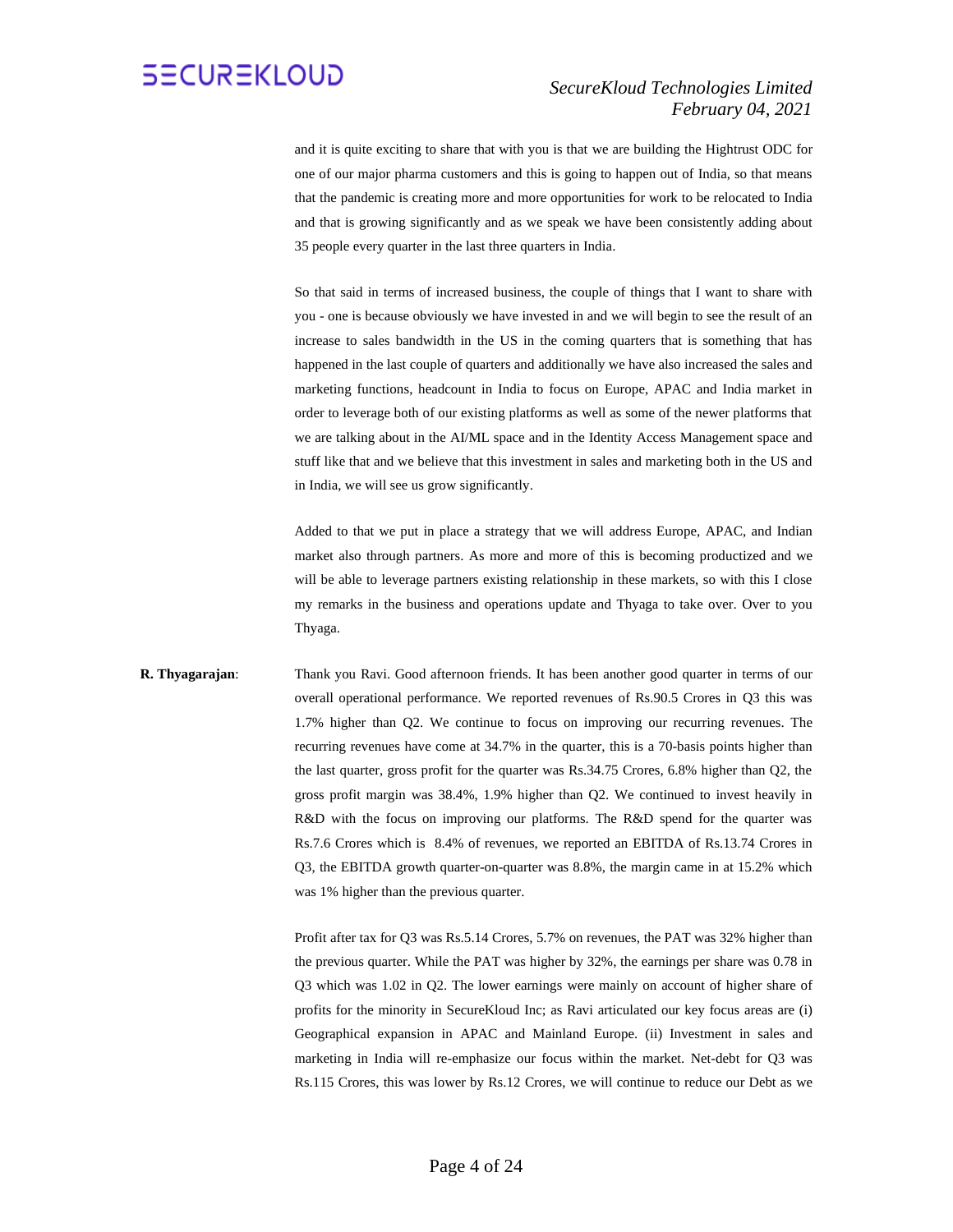

keep generating cash; we will over the next five to six quarters reduce the debt position in the company significantly. With this, we would like to open the floor for Q&A.

- **Moderator**: Thank you very much. Ladies and gentlemen, we will now begin the question and answer session. The first question is from the line of Jagdish an Individual Investor. Please go ahead.
- **Jagdish**: My question is regarding employee expensive which got reduced from Rs.170 Crores to Rs.140 Crores in the last nine months, so what is the drastic reduction in that one. I assume we must have hired some employees on contract base, some compensation hike will be also there, considering all the that so why the employee expenses reduce so much there, could you please explain in detail, please?
- **R. Thyagarajan:** This is Thyagarajan. The question was why the employee expense has gone down from Rs.174 Crores to Rs.144 Crores right, you are comparing nine months of FY2019 versus 2020 right. So we mentioned in this past as well. Earlier we used to do what is known as this passthrough third party revenue settlement, so as an organization we have decided to move away from that revenue because it is a low margin business , while we got topline, the margins were very little, so it came with a significantly high onsite cost, so early last year we decided to move away from that business that is the reason why you see a drop in the revenues and also drop in the employee, so this is part of the what is known as the inland trend over the contract of cost in US, since we moved away from that business, the revenue and the relating cost has gone down.

**Jagdish**: We can expect the similar expenses, hereafter right?

- **R. Thyagarajan**: Let me reiterate. We have decided to move away from that business, which means that the earlier regime of going after low margin topline business is no longer a priority for the company, so what you are seeing today will be the going forward run rate employee related expenses quarter after quarter.
- **Jagdish**: Other question regarding PAT margin, so which is about 5.7% right, which is not inline with the other peer's growth if you compare, so what actions you are taking to improve the PAT margin?
- **R. Thyagarajan**: Good question. If you look at our EBITDA margins are comparable with some of the market players, we are currently around 15% EBITDA margins. We have reiterated many times in the past, moving forward the core focus for the organization is to move into a recurring revenue model and focus on platform which comes with a significantly high gross margins and since some of the S&M and GA expenses are largely fixed in nature, the incremental margins from platform business and long term recurring revenues flow into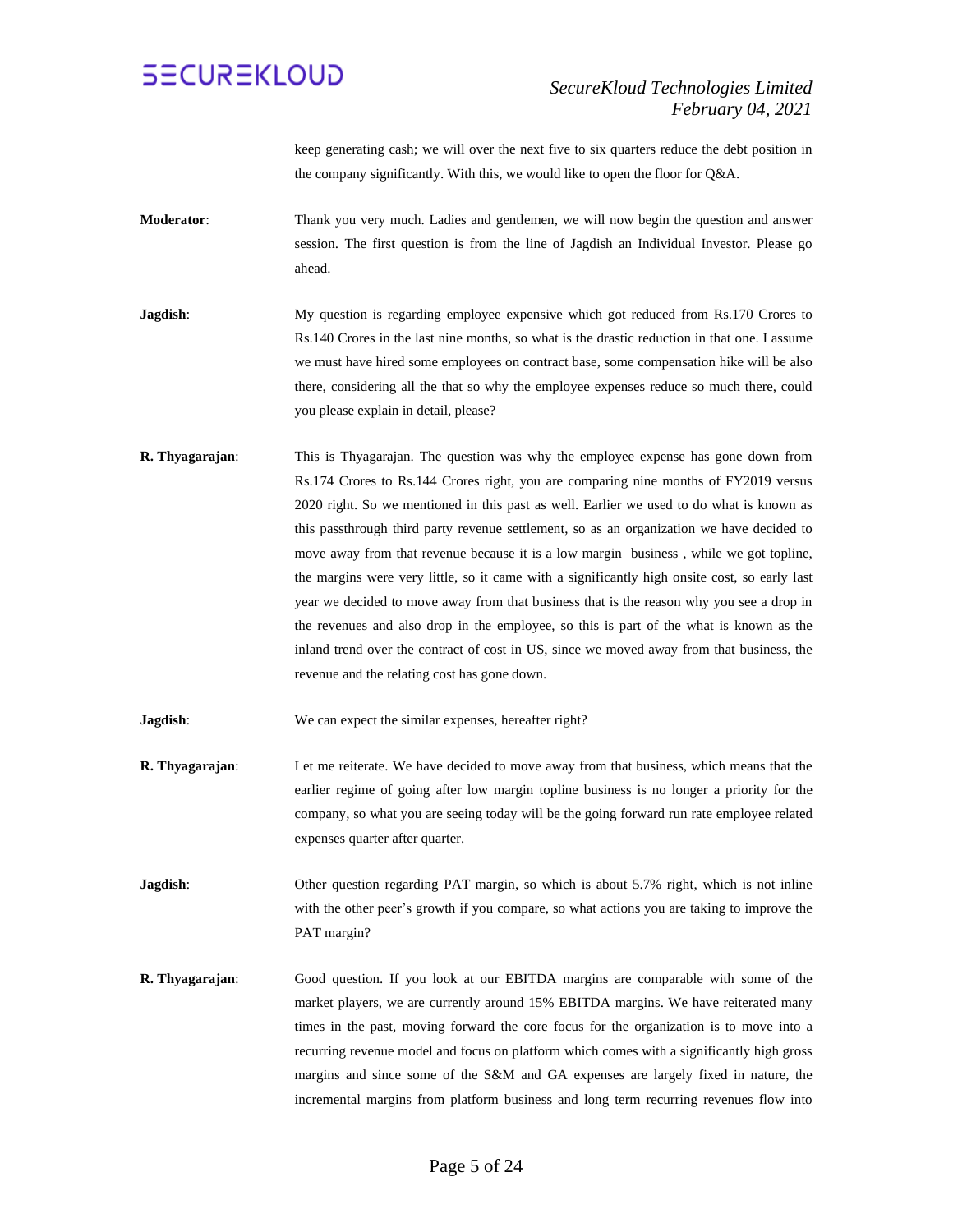#### *SecureKloud Technologies Limited February 04, 2021*

EBITDA and that automatically flow into PAT and the second thing what I also briefly mentioned earlier is our focus is on reducing the debt, today we are setting on a net debt on Rs.115 Crores so over a period of next five to six quarters as a management we have taken a initiative to focus on reducing the debt. The moment that debt comes down at a corporate level, the interest cost will also go down that will start reflecting into the PAT directly.

- **Jagdish:** And third question if you allow me to ask, so what is the update on the investment which we are proposing to US environment, may be not that we are selling any part of sakes, so we are trying to raise the amount, what is the status on that Sir?
- **R. Thyagarajan:** Sir, you are not audible. I am assuming you asked as a board, the proposed investment in NASDAQ right?
- **Jagdish**: Yes.
- **R. Thyagarajan:** You are asking the state of or what is the question, can you please repeat the question again Jagdish?
- **Jagdish**: We are asking about, we have plan about some stake sales to rise funds, so may be listing on the NASDAQ or another way of rising funds, what is the update on that, where are we on that front?
- **Suresh Venkatachari**: We are successfully moving in the direction and we are anticipating to file confidential S1 in the next 30 to 45 days and we anticipate substantial fund rise exercise will happen in June to September 2021. We have received a very warm investment opportunity from various players and we are shifting us to for S1 filing very soon and we will be able to disclose those things once our confidential S1 get approved and other thing because we are bound by lot of APC regulation at this stage.
- **Jagdish:** Okay and final question, what will be equity dilution from the preferential share issue?
- **R. Thyagarajan**: So, the preferential share issue, the post diluted equity we have about 13%.
- **Jagdish**: I will again join back the queue.
- **Moderator**: Thank you. The next question is from the line of Amit Agarwal an Individual Investor. Please go ahead.
- **Amit Agarwal**: Good afternoon Mr. Suresh. This is regarding my NASDAQ listing only. Has the bank been appointed for that, what is the expenditure of listing in NASDAQ and what amount has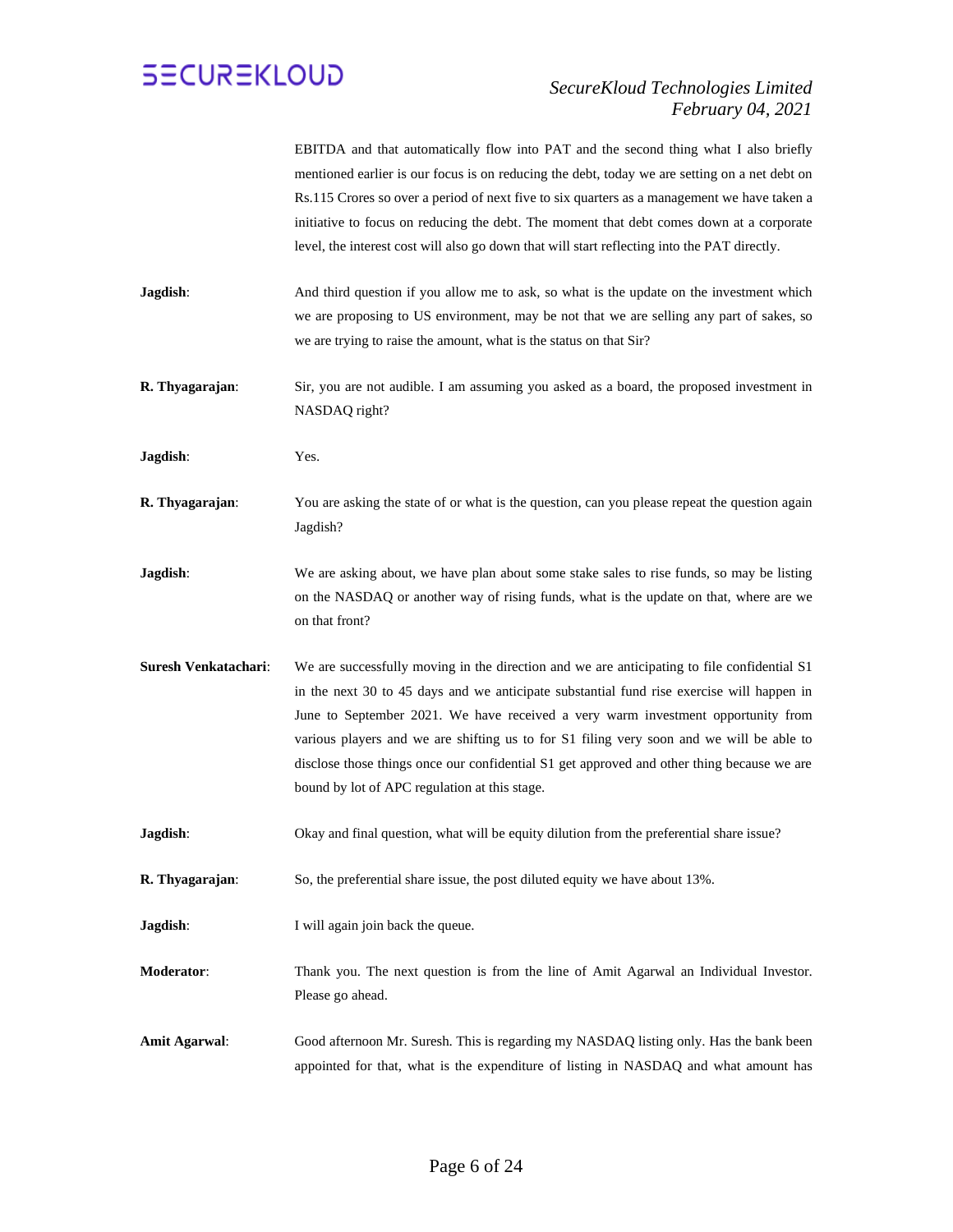

been already spent on that for listing on NASDAQ and have we issued any professional share already?

- **Suresh Venkatachari**: What we are doing in the healthcare triangle is we have already appointed the main banker, investment banker and we are preparing the confidential S1 filing statement, we have appointed necessary stock agents, stock transfer agent, IR, legal everything we appointed and we will be first filing the S1 document subsequent to the S1 document, we will be doing the road shows and we have been putting co underwriter for the deal and we have not issued any additional share, we have issued like pre-IPO financing, which is getting close now. So our intent is to raise between \$20 million to \$40 million during the IPO.
- **Amit Agarwal**: What is your billable? Are you talking about valid time June will be able to list it, but now you have given a timeframe of June to September?
- **Suresh Venkatachari:** Can you repeat what is it?
- **Amit Agarwal**: Earlier the timeframe give for listing on NASDAQ was by the month of June, now you are saying in the month of June to September, you have delayed it by four months?
- **Suresh Venkatachari**: Everything is indicative timeframe, it is even June to September is indicative, subject to SECs approvals, timely approval, so everything is going on track because we need to file up to December audited statement in the US of healthcare triangle which is still not completed, getting completed at the PCAOB audit so lawyers are drafting, so we are expecting to file the confidential S1 in the next 30 to 45 days, subsequent to that it can be cut short to two months or it can go into four months, because all it depend on SEC process and also due to COVID there are some delays we are expecting there so that is the reason, but everything is going on schedule, the reason is why June to September is, if you do not hit by July 15, Labour day to August is a very slow month, there is no point opening up that is during the time then you will do it on Septembers, so that is the timeline. All the timeline is subject to SEC and I cannot even guarantee and also SEC does not allow me to guarantee any fixed timelines, it is all in proposed indicated timelines.
- **Amit Agarwal**: Company turnover is pretty small, so is there any minimum requirement of turnover to be listed on the asset?
- **Suresh Venkatachari**: Yes, we have already verified, our lawyers have already verified, and we have enough assets as well as what capital we are raising and the profitability, it is sufficient to meet the NASDAQ standards.
- **Amit Agarwal**: Okay and my second question is regarding the margins again like our revenue per employee is almost doubled to revenue per employee is on profit basis, but gross margin is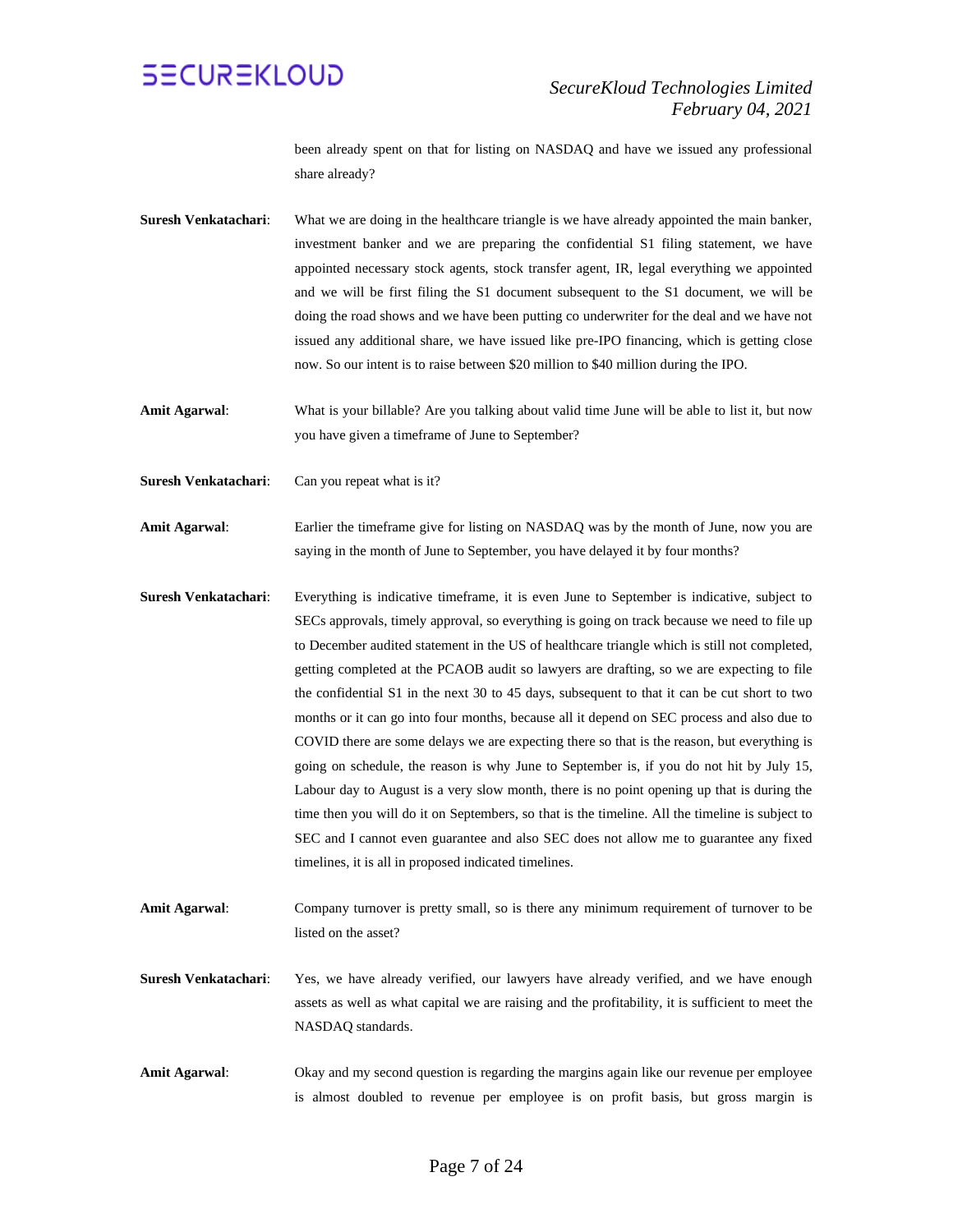#### *SecureKloud Technologies Limited February 04, 2021*

comparable to 34% margin and we have been 38% margin, you told that you are investing a lot in new products, but it does not show on that turnover growth, because Infosys, TCS, FCL company after company are showing a better growth even in the year of COVID, but we have been struggling with the annual growth, you are talking of quarter to quarter sales, but the best decision is from quarter of this year sale corresponding year of last year where there is a degrowth of 20%. No other software company has shown degrowth?

- **R. Thyagarajan**: Amit you were not audible, but I think you ask us why there is degrowth compared to last year and there is slow growth on revenue right, is that your question?
- **Amit Agarwal**: Yes, but our margins are pretty hard compared, our revenue per employee pretty double the size of revenue per employee of Infosys, but the margin was still very less and gross margins are very less?
- **R. Thyagarajan:** We spoken about this earlier as well. The Current delivery model is onsite driven especially in the healthcare related businesses. The healthcare margins among if you break your margins down, The 38 that you are seeing on a blended margin, the healthcare margins could be in the early 20s so that is kind of pulling the margins down, because that is the predominantly onsite model, so what are the initiatives that we have taken from a margin improvement perspective, identify jobs that can be performed among the gamete of jobs that we do that can be performed from India and the core focus on driving platforms to improve the margin, because you are right that companies have similar kind of margin or even slightly lower margin, but our core focus is to keep driving the margin through a mix of one platform and second recurring revenues and on the topline growth, you cannot compare last year and this year for one simple reason. The hospital business for instance two years back we used to do quarterly run rate revenue of about \$4.5 million to \$5 million, it has kind of dropped because I think we will explain there is one large contract we lost because hospital went bust overnight and then addition to that COVID kind of impacted us through the year, our belief is that over the next couple of quarter, it will bounce back to the pre-COVID levels, so that is something that we are very confident, the traction on revenue which we were not seen today while the other businesses are growing, the healthcare is what is pulling us down that is also because of a unique problem that we have due to COVID, so this we reassessed our plans and we believe that over the next couple of quarters we will get back to the pre-COVID levels of \$4 million to \$4.5 million on the healthcare side.

Amit Agarwal: On an annual basis, \$4 million to \$4.5 million?

**R. Thyagarajan:** \$2 million to \$2.5 million, the healthcare business, but this was \$4 million to \$4.5 million about 18 months back and this got de-accelerated through the year because of COVID and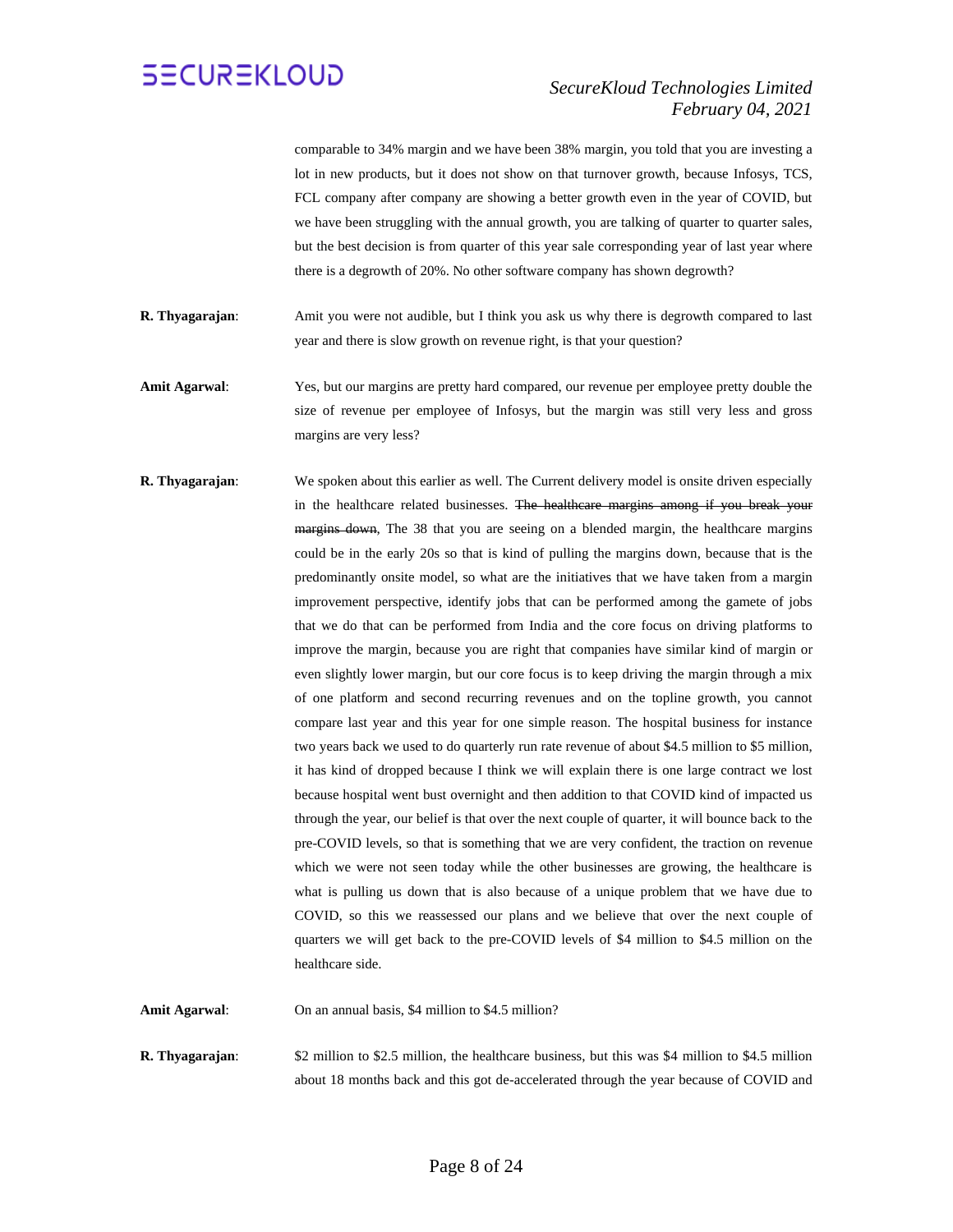

this over the next two, three quarters we should definitely get back to that level of revenue run rate.

- **Amit Agarwal**: Once it comes back do you spend any amount of expenditure to create that revenue or total profit come into our company?
- **R. Thyagarajan**: There will definitely be delivery cost, not all of that will go into profit delivery cost, but there will be any significant sales and marketing cost, because the teams are already in place, delivery cost needs to be incurred, so which is the point that I mentioned in the earlier point as well, some of the revenues that we lost, the delivery cost will still be there, the margins will flow mostly into PBT.
- **Amit Agarwal**: My next question is a bit more complicated Sir, is the debt provided by the promoter will be converted into convertible debenture or we will bring fresh capital?
- **R. Thyagarajan**: Please repeat that again Amit sorry?
- **Amit Agarwal**: There has already been some debt from the promoters that is yourself, will it be let us say converted into convertible debenture or you will bring the fresh capital?
- **Suresh Venkatachari**: Idea is to bring the fresh capital, but see what happen if you see on the debt side, I have given a debt of Rs.12 Crores, the rest of the debt is from Ramani, so what we are trying to do is I will bring additional capital for subscribing this and part of the fund raise we do used to retire the debt and also to invest in the platform over the period of time.
- Amit Agarwal: Awkward question to ask, but you are saying all the properties in India have been already pledged with the banks to raise in debt from the bankers, how can you arrange this Rs.45 Crores in this one year? What is the source?

**Suresh Venkatachari:** I live in the US, I have the personal resources to bring in the money, so that is the plan.

**Amit Agarwal**: Suppose many investors claim rasing of Rs.45 Crores that have been created in that debt last year?

**Suresh Venkatachari**: That is very incorrect statement I would say, do you know why the debt has been created for me in the company, because IFC has sold my stake because there has been illegally people stole my stock that reflected and then they sold my stock, I lost considerably, I was holding 55.5% in the company, right now I have only about under 38%, I lost significant amount of my share and I am working to arrange a capital to bring into fresh investment here, because currently my debt in the company is only Rs.12 Crores in the company right now.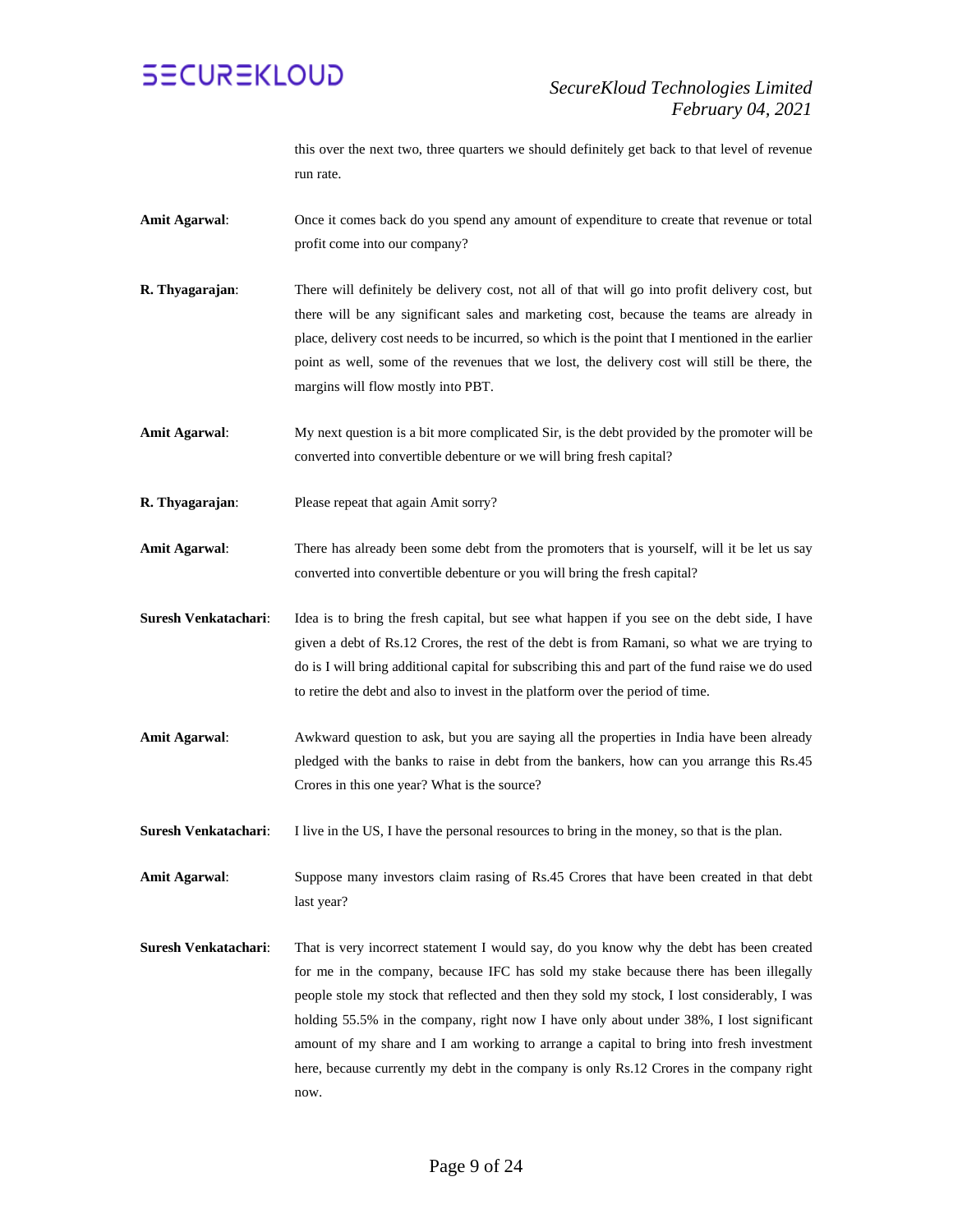#### *SecureKloud Technologies Limited February 04, 2021*

**R. Thyagarajan**: We raise the money, because promoter share that were pledged with the banks for the working capital facility in India and that… **Suresh Venkatachari**: Cornerstone acquisition we have done, the acquisition what we did for IFCS**. Amit Agarwal:** My last question is regarding how much employees are supposed to be adding for next 12 months including India as well as America in total, what is the plan? **Suresh Venkatachari:** How many employees with the adding that is your question? **Amit Agarwal**: Yes. **Suresh Venkatachari**: India is going to be a very significant number, we even looking that number close to about 150 to 200 people next year which is FY2022 and it could even increase because what we are seeing the COVID is giving great opportunity in the pharma space where we could able to have people work remotely entirely, earlier we had a lot of issues and earlier then Ravi was presenting to you, he was mentioned about we are setting up high plus certified ODC here which will help us the pharma company to trust us in our ODC here in a data secure and reliant, so we anticipate the growth, so we have ambitious growth in 2022 and we believe with the HTI is going public also will accelerate our growth and our investment in the Blockchain technology and everything will repay the whole expense. **Amit Agarwal**: Another question, Trump had gone from America and Biden is in, so do you think that we can start the body shopping or does that the business we had with? **Suresh Venkatachari:** Can you speak slowly or clearly? **Amit Agarwal**: My next question is Trump has gone and Biden is in, his H1B has been resolved, so can we start the body shop in business again which we have lost in the last two years? **R. Thyagarajan**: I think I heard briefly you said Trump had gone up, you were not audible Sir, can you repeat it? Amit Agarwal: Can we start the body shop business again which we give us pretty good revenue three years back? **Suresh Venkatachari**: Our goal is in the long term is not to be in the body shop business, our goal is to be generating our data EC and all our platform like readable.ai to scale up and it is not because of the Trump gone that H1B rules are going to be relaxed even there is a heavy cost is increasing on the labour even before Trump resigned on the last date, he increased the wages of H1B employer significantly even the people are fighting in the court again second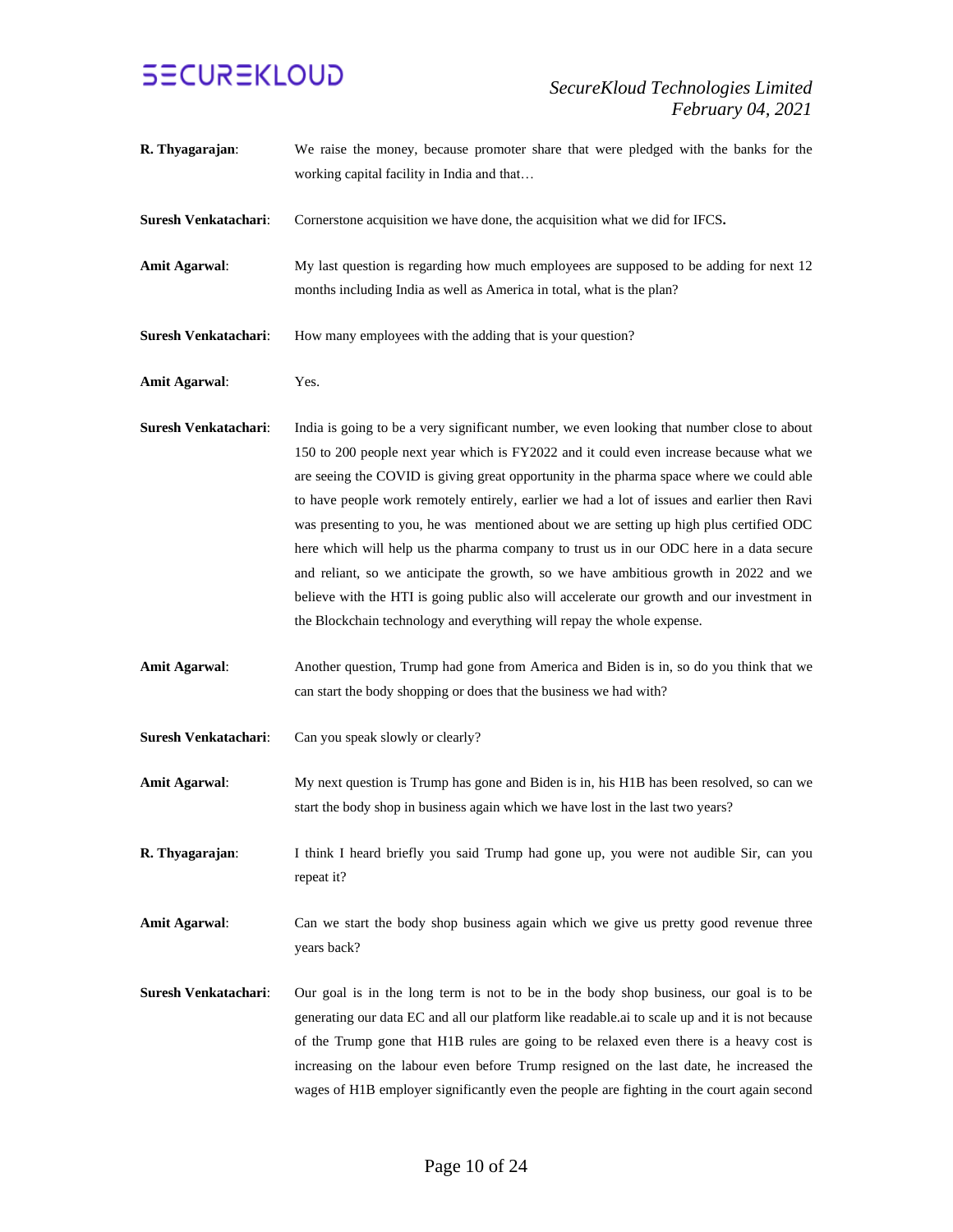#### *SecureKloud Technologies Limited February 04, 2021*

time now, so body shopping is not a very sticky business even though it was a very highly revenue, we try to be more building a recurring revenue, we are trying to build our model like Veeva systems and others where even your revenues are smaller, but you can generate substantial profitability and more recurring revenue that will reflect in our market valuation.

**Amit Agarwal**: Thank you.

**Moderator**: Thank you. The next question is from the line of Sanjay an Individual Investor. Please go ahead.

**Sanjay:** I wanted to know before restructuring two, three years the company was doing turnover of Rs.1000 Crores and the PAT was around Rs.200 Crores with 30% gross margins, so when do you expect the company to do the same run rate again?

- **Suresh Venkatachari**: We anticipate like in the next, our board is to go to the level with the more stickiness revenue, so we anticipate probably within the next 24 months, we should able to grow in a similar level or even exceeding that numbers that is our goal what we are doing that is why we are investing in the sales and marketing and keeping our footprints and which is also more sustainable way we can do in that. 2020 we did not lose revenue as a business what we plan because even though COVID was there that had an impact, but we maintained the level with our customers and everything, we anticipate as the COVID slowly goes away there will be a lot of opportunities where we are investing in sales and marketing and also with our platform, we should be able to bounceback to that level.
- **Sanjay:** Okay and also margins in business we are doing in what the peers are doing, they have much higher margins than what we are doing right now, so when can we expect that to get back to normal levels like industry levels?
- **Suresh Venkatachari**: Thyaga was mentioning very clearly earlier. The gross margin in the life sciences pharma we are enjoying a pretty high close to 45% to 48% today. In the hospital healthcare where we had impact, there are two reasons especially between April to September, there are lot of people where on bench also and second thing is the hospitals were not adding any new projects, but those things are getting slowly resolved and because we back few orders from the beginning of January on renewal and cloud also had recovery additional things, but still I would say there is a little caution need to be there, because second wave are happening in US and they are still experiencing in a very significant compare like if you see in India, COVID people totally forget it when I see in the street, people are not even wearing a mask whereas in the US it still pretty much lockdown and hospitals are not able to do the new services, because even their regular process, they do a surgery which they makes a lot of money, but now they are able to handle the COVID patients, that brings their revenue down, so the spending is also get impacted. We believe if the COVID slows down then we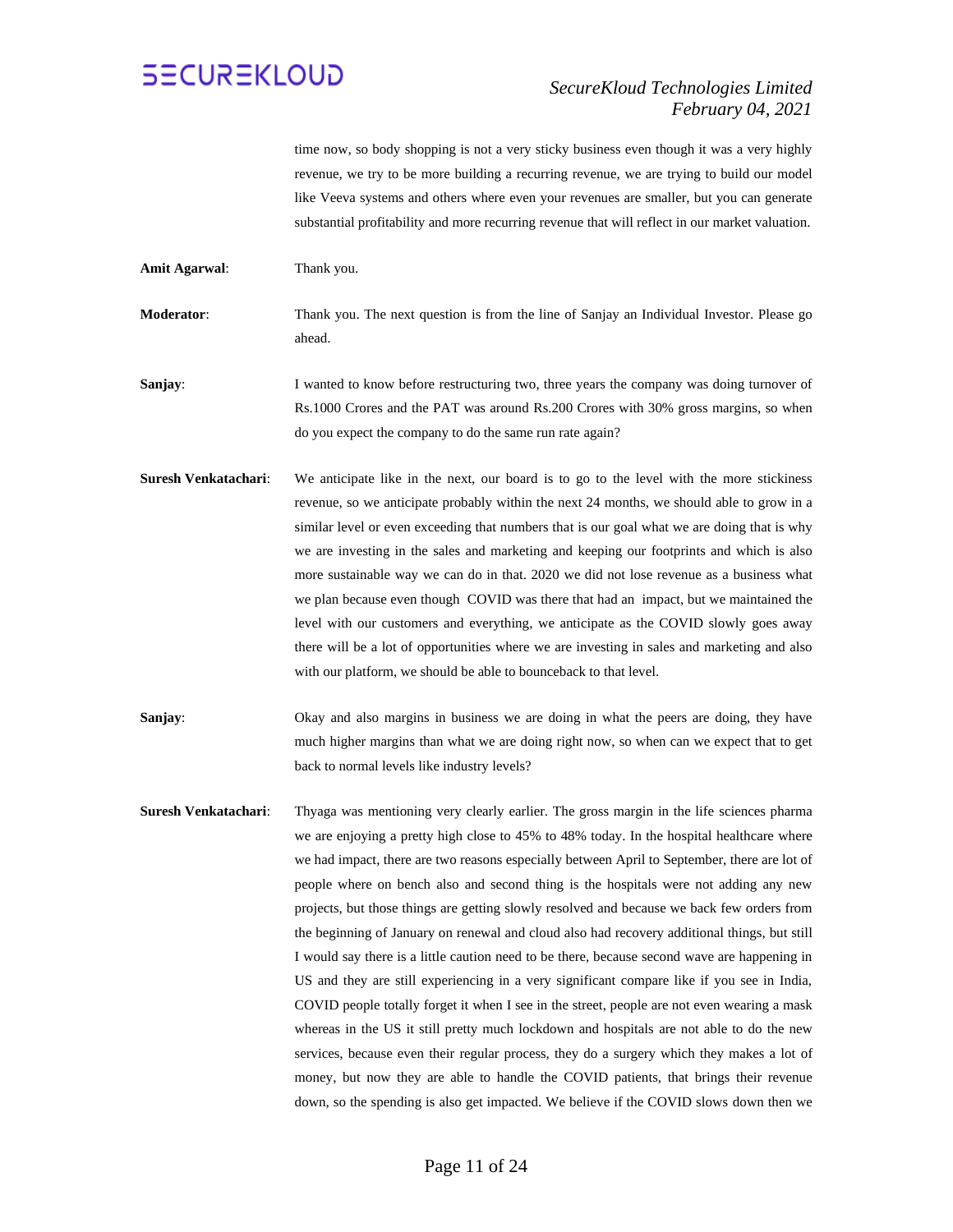

will see tremendous acceleration that will also lead into better gross margin in the healthcare from our current nearly 20s probably to 30, 35, which will bring overall gross margin to a decent level. You want to add anything Thyaga.

**R. Thyagarajan**: One more point Sanjay you said Rs.1000 Crores and below margin, earlier in the year we announced our accounting policy during those days, there was lot of investments that was made on platform which we used to keep it in the balance sheet and charge of overtime as depreciation and amortization, so we changed accounting policy that is sitting in the P&L and R&D, so 5% to 6% on an average, when you compare last two years and now that 5% to 6% on revenue have gone into the P&L today, so those two years are not comparable, because the accounting policy have been changed. We believe that what we are doing is the right R&D because the benchmark with other companies Suresh mentioned about some other company is listed in NASDAQ, those companies report a significant amount of investments and platform in the P&L as R&D which is what we also things we will do and we will continue to do.

**Sanjay**: Thank you.

- **Moderator**: Thank you. The next question is from the line of Ashok Agarwal an Individual Investor. Please go ahead.
- **Ashok Agarwal**: Good afternoon. There are few questions already talked about low profitability of the company, so when I examined the financial details I see that our other expenses are very heavy, they are almost Rs.30 Crores per quarter, so what is your thought about that and if you can reduce other expenses then profitability can shoot up?
- **Suresh Venkatachari**: Other expense large part of that is cloud related expenses, AWS cost right in the gap we showed it as part of the other expenses, so that proportion to revenue, you will find as the expense grow, the revenue will also grow that is the significant cost and our G&A expenses like the bank charges audit etc, one thing we can assure you, that cost is invested mainly for the revenues and the rest of the cost is fixed in nature, so as the revenue grows you will find margin attrition coming because of this cost.
- Ashok Agarwal: Currently this quarter we have revenue of Rs.90 Crores, assuming the next quarter we have revenue of Rs.120 Crores, so Rs.30 Crores additional revenue comes in, so do you mean that our other expenses also shoot up in the same proportion?
- **R. Thyagarajan**: No, it will not. Two things Sir. One, the other expense has got fixed component, almost all the components are fixed in nature. The ADBI component alone will grow, it will grow definitely faster, but not at the same rate as revenue, because that is the core of our business, when we sell cloud solution, we need to package it and sell it to the client, so that will grow,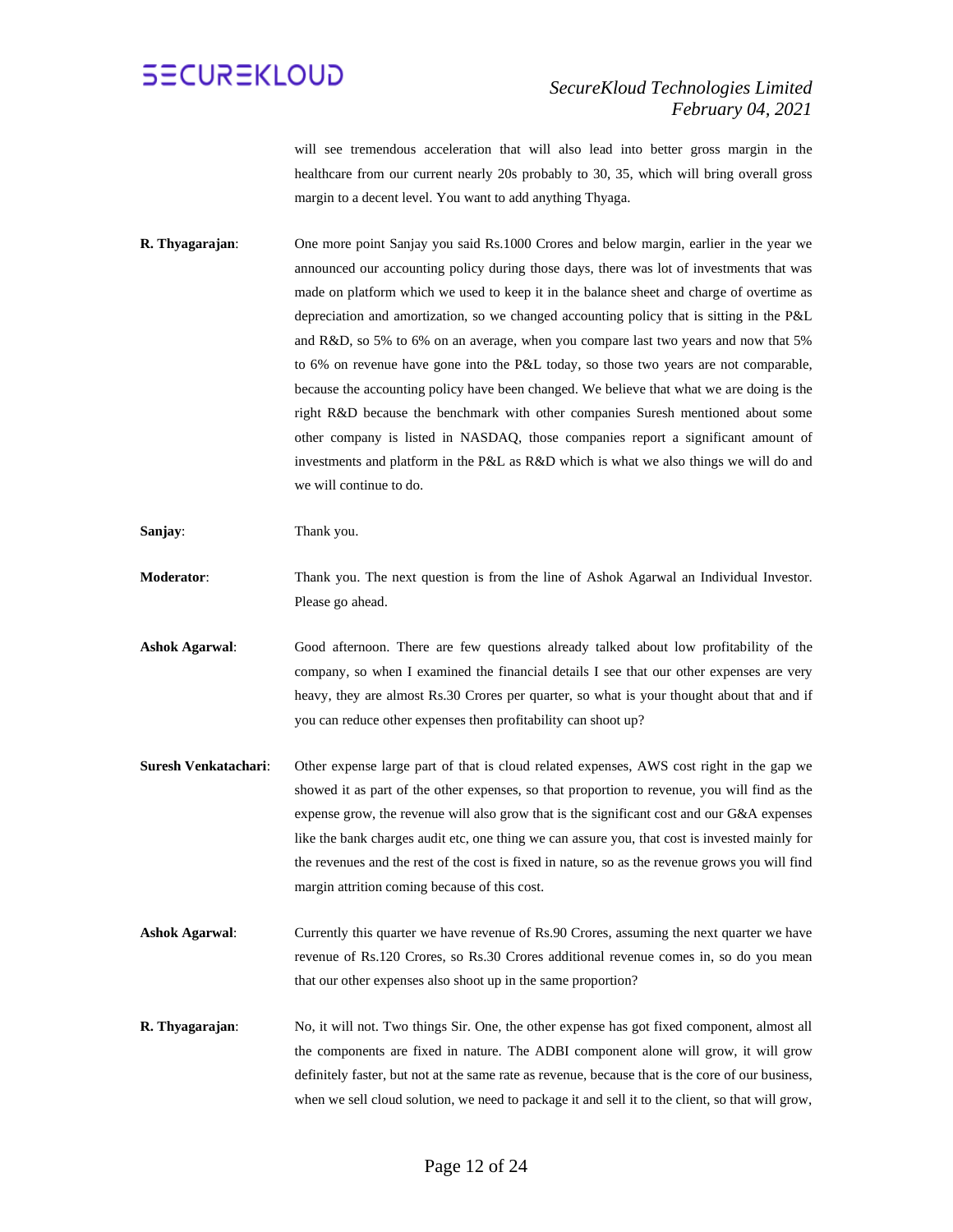

but not at the same rate, the numbers that you mentioned 120 x 90, 30%, you will not see 30% increase, but definitely an increase in the other expenses line Sir.

**Ashok Agarwal**: What is the AWS expense in this quarter out of Rs.30 Crores if you can tell us little bit about that what does that amount basically?

**R. Thyagarajan**: About \$3 million let us say about Rs.22.5 Crores.

- **Ashok Agarwal:** So that means AWS a major expense in other expense?
- **R. Thyagarajan**: Yes Sir.
- **Ashok Agarwal**: I have one more question if the time permits. Our US subsidiary which we are going for NASDAQ listing, so how much is our currently ownership of that our percentage holding?
- **Suresh Venkatachari**: 85%, 8K software servicing which is now called SecureKloud Technology which own 85% of Healthcare Triangle Inc.
- Ashok Agarwal: I cannot understand that?
- **Suresh Venkatachari**: India company…
- **Ashok Agarwal**: My question is whether the dilution offer, so how much is we currently owning in Healthcare Triangle now and how much we will own later further to the valuation at 25 million like that?
- **Suresh Venkatachari**: Currently 85% we own, post dilution we do not know exactly, we have to wait until the valuation happens in the US, so I will not be in a position to comment right now.
- **Ashok Agarwal**: Can we expect that it will remain above 50%?

**Suresh Venkatachari**: Our plan is the US subsidiary will be owning majority of the Healthcare Triangle that is our goal and when we do the pricing and comparable metrics with the other companies and the investor looks then we will able to do and I am not allowed to provide this information at this time.

- Ashok Agarwal: Our aim is that it should remain subsidiary and does not become sort of...
- **Suresh Venkatachari**: That is absolutely right that is our goal.
- **Ashok Agarwal:** If it is less than 50% then it becomes associate company and then we...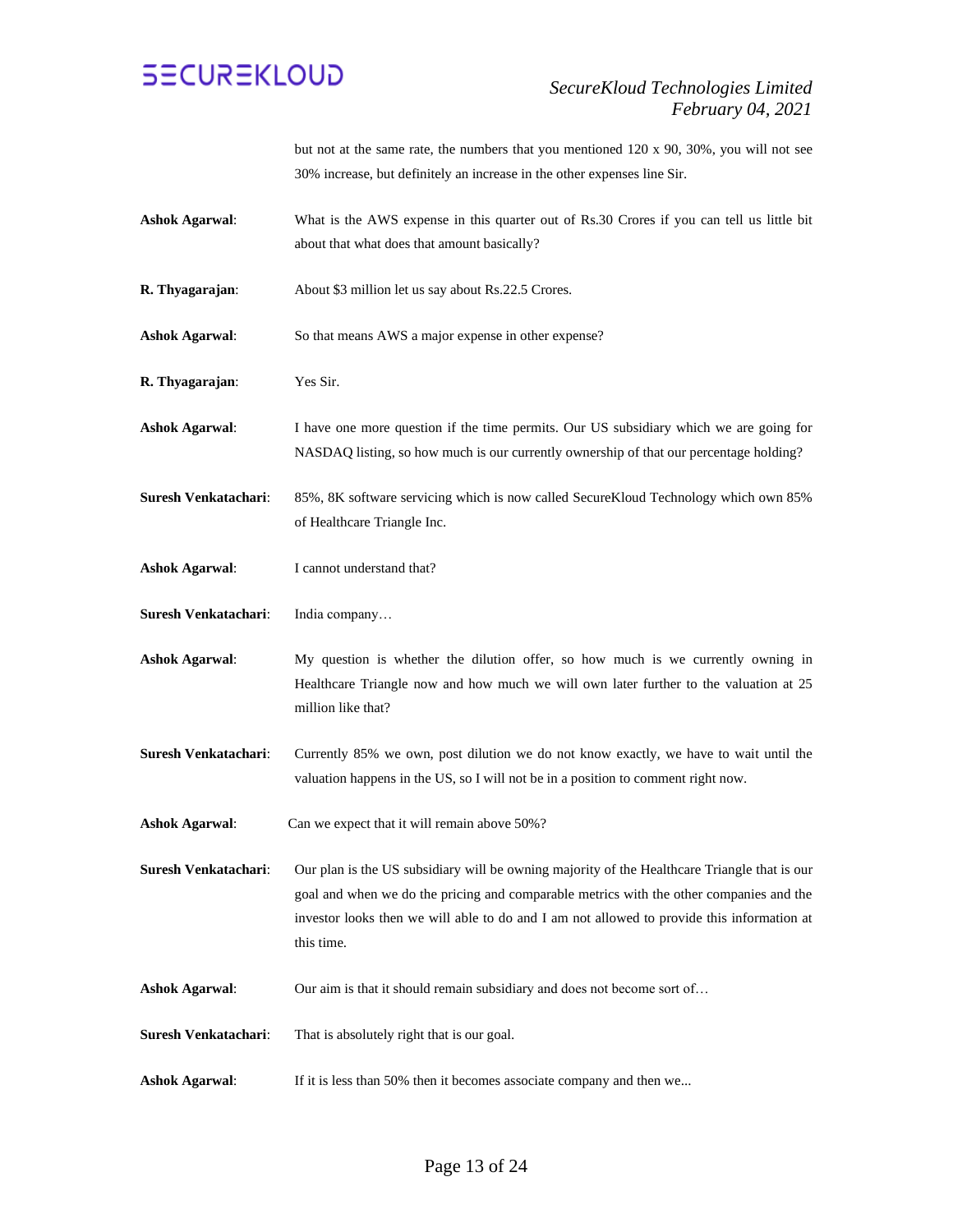

**Suresh Venkatachari:** You are right, our goal is to have more than 51%.

**Ashok Agarwal**: My last question is the use of funds for which you are bringing in promotors Rs.45 Crores or like that and it has been stated that it is for the Blockchain technology may be you are investing into Blockchain, it is there in the presentation, so can you elaborate how does help the Blockchain, are you acquiring some company or?

- **Suresh Venkatachari:** Because we have already invested in the technology to the platforms, so we are taking the platform more commercialized and also to the platform to work in a multiple industries including banking ,financial services and pharma, we already are in a one large pilot project with one of the major pharma consortium, so we have been investing in that, more is sales and marketing and an also customization to each industry that is the plan for the Blockchain and we anticipate the Blockchain will be growing very significantly if you see because still it is a very, very nascent and many companies are now trying to embrace this and it is frame like what we were in the cloud business, we started our cloud business in 2008 until 2015, the cloud was not really taken off, the same thing in the Blockchain exactly if you really saw 16, 17 is what the early nascent and now people are really putting application on that, so we anticipate that and you see a Bitcoin which is growing very rapidly, but anyway we are not in the Bitcoin business, but give you a thing Blockchain applications are really growing and what we see is like one of the consortium I told you which is we are making official release once the project becomes successful that is a very significant opportunity, we are already servicing currently about 8 or 9 pharma companies entire supply chains logistics and we will be playing the Blockchain and hosting those applications on that Blockchain under cloud.
- **Ashok Agarwal:** Can we imply that by Blockchain technology you are meaning that you are existing platform cloud EC or data EC, there will be Blockchain enabled or there would be a separate platform in due course?
- **Suresh Venkatachari**: One of the underlining layer is cloud still you host on the cloud, whether it is AWS cloud on Azure or Google cloud and on top of that you load some application it is called like Kubernetes and everything so Kubernetes to the cloud is what we can use of the cloud EC, but on the specific we go like smart contract, hyper luxury and various things are there Cobra and all, all those are Blockchain technologies on top of that. So that is a very special application to each integrated to your application level, but underline platform can be our cloud EC, because we have been able to lot of thing in the cloud EC which is like your manage support, monitoring and everything and all those things, hosting and everything.

**Ashok Agarwal**: Thank you very much.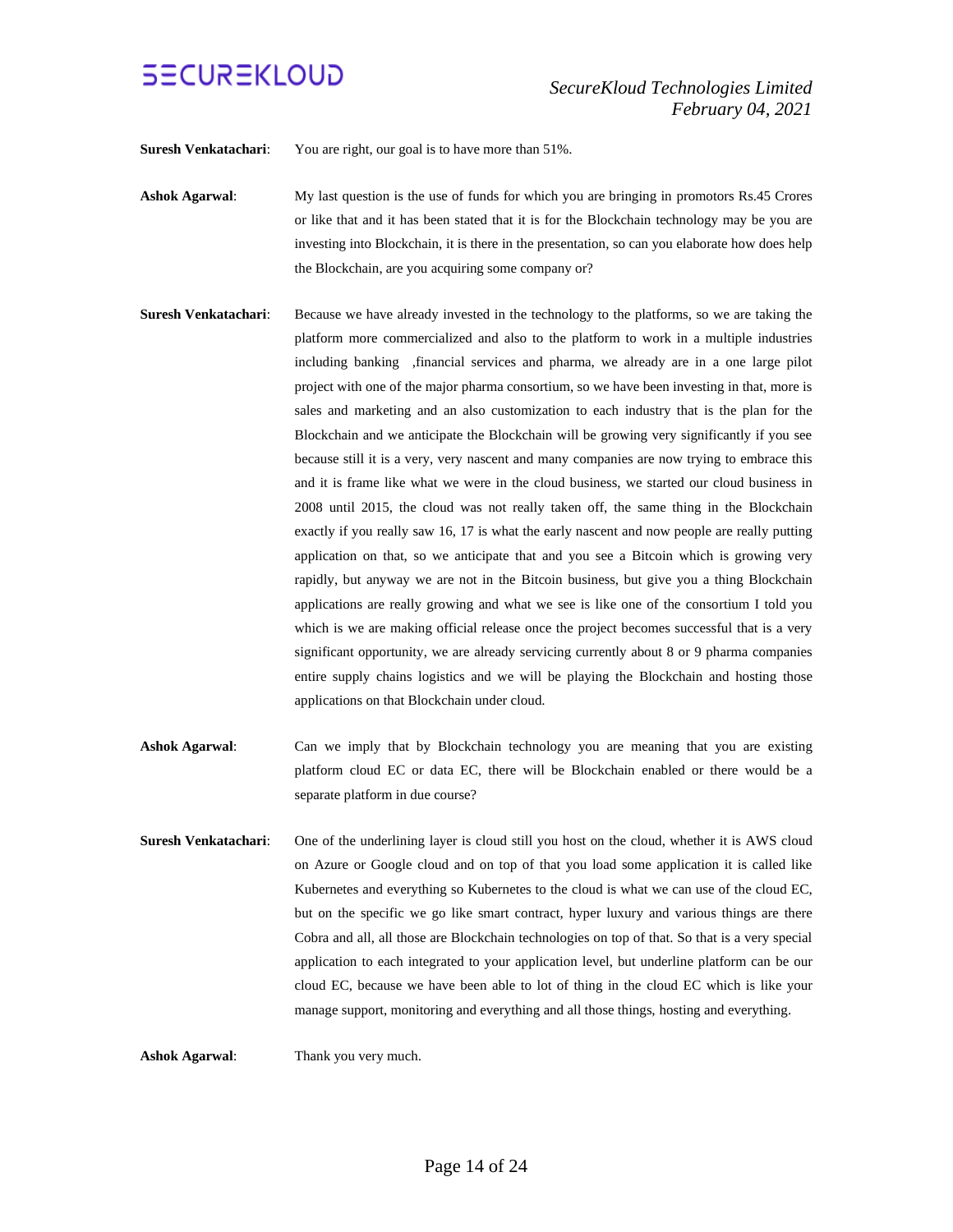

- **Moderator:** Thank you. The next question is from the line of Shankar Narayan an Individual Investor. Please go ahead.
- **Shankar Narayan**: Good afternoon Sir. Couple of years back in your investor presentation, we used to gain normally \$3 million account \$5 million account, so that given us some kind of revenue for the coming quarters but in the recent presentation it is not, can you give some visibility on that?
- **R. Thyagarajan:** We can share that separately, you may please reach out to our company secretary, we will share that information separately.
- **Shankar Narayan**: Thank you.
- **Moderator**: Thank you. The next question is from the line of Rajesh an Individual Investor. Please go ahead.
- **Rajesh:** I had couple of questions on the P&L. One is looking at the standalone statement for the operations which is running out of India, so when I look at the revenue and compare to cost I mean margins seems to be very low especially for operations run out of India, is there any particular reason for this, because offshore is where most companies gets high margins front?
- **R. Thyagarajan**: Two reasons Sir. One, if you look at the margins. The margin in India continues to be in the early teens, so that is one reason. Second is, we have invested heavily in India in sales and marketing and GA over the last 12 months, so that is a conscious effort to one improve the governance and again new set of team etc, so that is showing up in the P&L, so that we are not able to elaborate in terms of how it would impact the overall number, but those are conscious call that we took early last year to invest in India, Ravi reiterated earlier, SecureKloud as an organization today is doing a geographical expansions, some of the geographies like Mainland Europe and Asia, on this business will flow into the SecureKloud India P&L directly, so it will be right under Ravi's leadership. So the focus for the next 12 months is to show geographical expansion and take our product and services to these markets, so that will start reflecting in the India standalone P&L. Your question is valid, but it is a cost plus model and the other thing that kind of impact the P&L from a standalone basis is the impact of the interest on loans and working capital which we do it in India, so we are conscious of that, we are trying to correct the business model in India, we can assure you that over the next 12 to 15 months, there will be significant change in the standalone financial business.

**Rajesh:** And one more question I had, historically in the financial statement in the last two years, 2018 and 2019 as well as 2020 I am talking about the forthcoming quarters, the current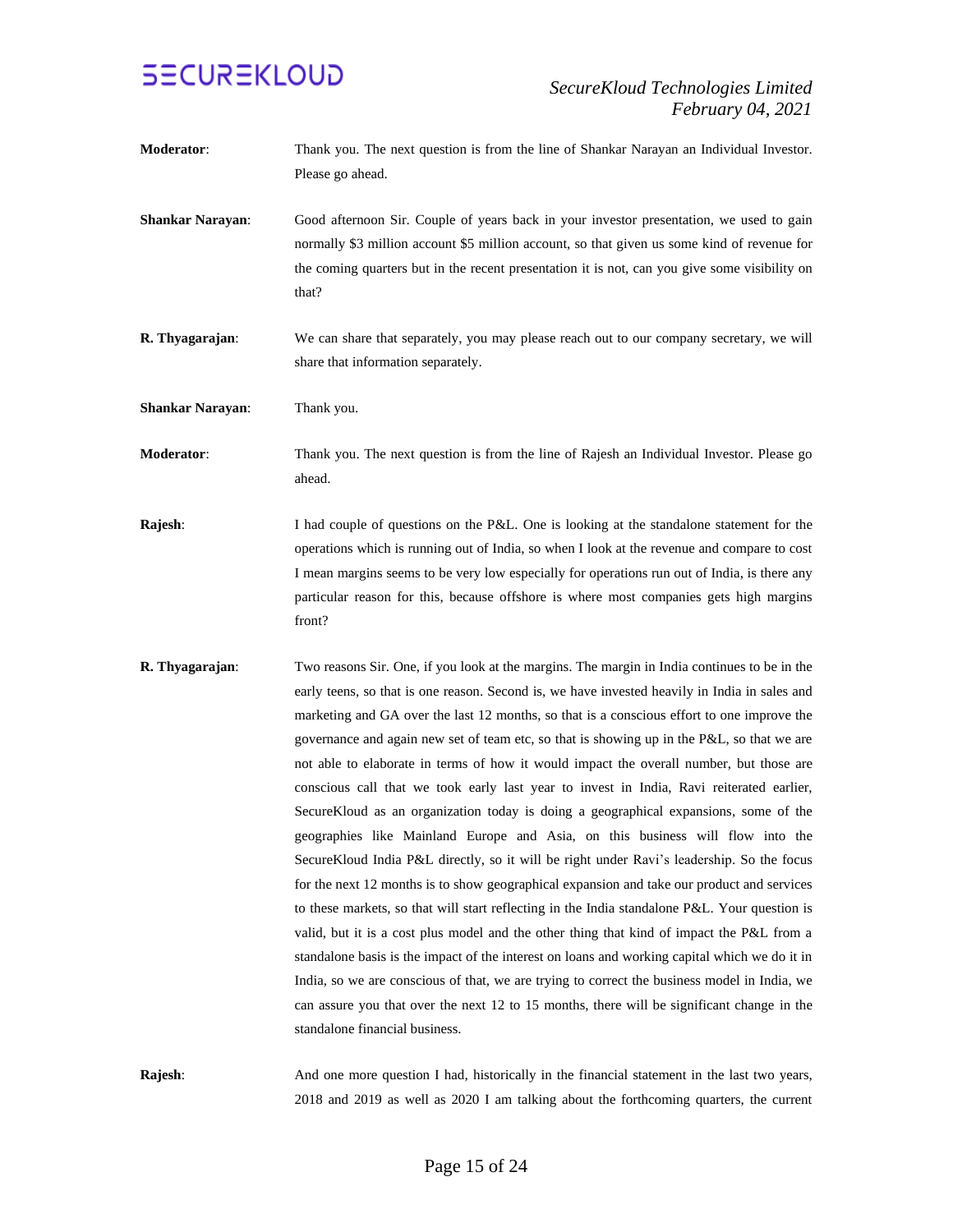

quarter... basically when I look at the March quarter for the last two years and there has been a significant dip in the topline as well as bottomline as well, so just wanted to understand is something to do with the nature of business or way the cash flows or the revenue accrual happens and how are you foresee this in the coming year, in the next quarter, do we see a similar trend or will maintain the current growth quarter-on-quarter, growth and revenue?

- **Suresh Venkatachari**: The last year is a very different situation, but this year we will anticipate the growth in similar fashion or may be little more.
- **R. Thyagarajan**: Your specific point on why there is a revenue drop I think we have answered it earlier, we took a strategic division to shift away from some of the low margin businesses and that is why the P&L may not be strictly comparable, our cost have also gone down and our revenues have also gone down, but what you are seeing today is the run rate business and this is what our core focus is and we will grow this business going forward Sir.
- **Rajesh:** Okay, the overall point I got, but I was talking specifically about this observation made for the last two years in the quarter ending March?
- Suresh Venkatachari: For this year, quarter will be different definitely.

**Rajesh**: Thank you.

- **Moderator**: Thank you. The next question is from the line of Milan Trivedi an Individual Investor. Please go ahead.
- **Milan Trivedi**: My question is with respect to in last two years you had done certain written off because of we did not get money back from customer and we have done on certain realigning of assets, so how do we ensure that we will not have a situation in the future?
- **R. Thyagarajan**: Two points Sir. Last year was a unique situation where you know one of our large clients went bust, we have addressed it earlier as well, so we lost significant amount of money with the one hospital client and the one more client with two of them went bust overnight that was unusual situation for us, whilst we overcome this what we do currently is we have a very strict policy in terms of providing for all the AR that is greater than 90 days, so our credit term is 60 days and we give a 30 days timeframe, so we do a review of all the AR beyond the collectable days and one thing we can assure you there is very good review of the entire systems and we are completely on top of the balance sheet as of today Sir.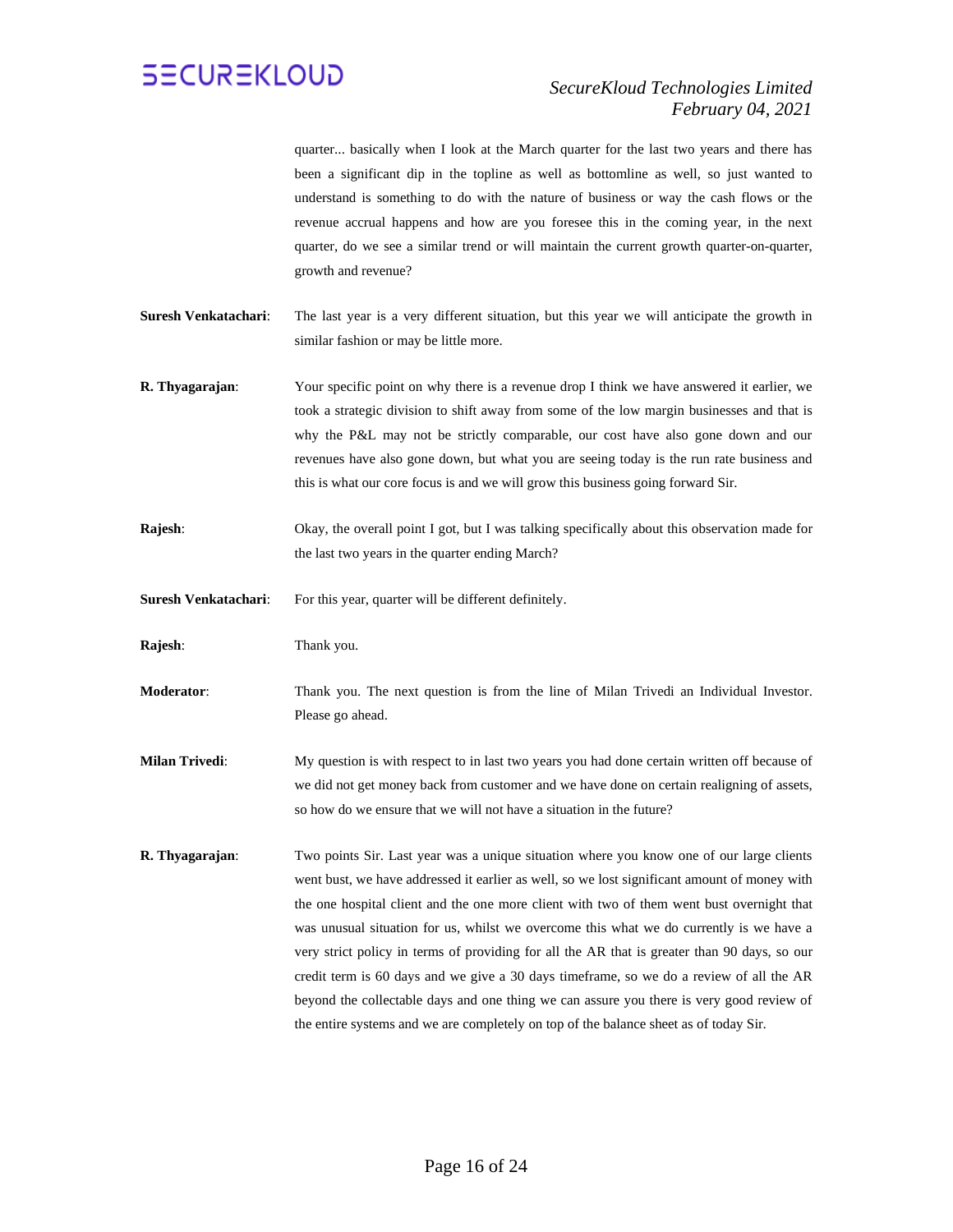#### *SecureKloud Technologies Limited February 04, 2021*

- **Milan Trivedi**: My next question is with respect to the business expansion, so we can see from the presentation that our 85% revenues is from top 20 customers, so can you throw some light that how you will be expanding our business, any strategy we have?
- **Suresh Venkatachari**: There are two efforts what we are doing. We are very successfully today called the land and expand, we went to the customer, we are really growing our revenue, account managed from our customer success which is happening. The second thing we have also like a lot of customers which are in the smaller bucket now we are trying to accelerate, so basically what we are trying to do is our data EC going across all the mid size pharma, different pharma, so we can have our revenue can able to pull into more number of accounts and we also doing on a AWS manage market place, using AWS market place and Google also we are adding now at a platform where we can able to sell our cloud EC and data EC insight. So our goal is to basically increase the number of customers in the states so that our risk is let off and second is also opportunity to grow these also. So we have added sizable numbers of sales and marketing right now and also digital marketing has been in place. We have started to get a greater number of release are getting inbound is coming in not only the outbound in the AWS marketplace which will also mitigate our number of customers and percentage.
- **Ravi Chandran**: This is Ravi adding to what Suresh said and we are also going with the partnership model for expansion in some select geographies, our multiplayer effect will be lot more.
- **Milan Trivedi**: When you say partnership orders, the AWLs or Google partner or may be services company where they sell our Solutions?
- **Ravi Chandran:** Additionally, we also have people who have had strong relationship with customers whom we believe we can leverage through our technology.
- **Milan Trivedi**: One more last question from my side. This is with respect to the broker who sold your shares; is there any update or progress?
- **Suresh Venkatachari**: I will update you. Thanks to COVID I got extension for time for a year because many courts were not opened for physical hearing. The case has been filed in both High Court of Chennai and Supreme Court and complaint has been filed with ED. SEBI is separately investigating the case. The two brokers Quantum Global Security Services Limited and Kumar share brokers Limited were defaulters, so we made every necessary steps to take this and rest of the things are in the court matter I cannot able to disclose, but even ED is also looking at now right now.

**Milan Trivedi**: Thank you.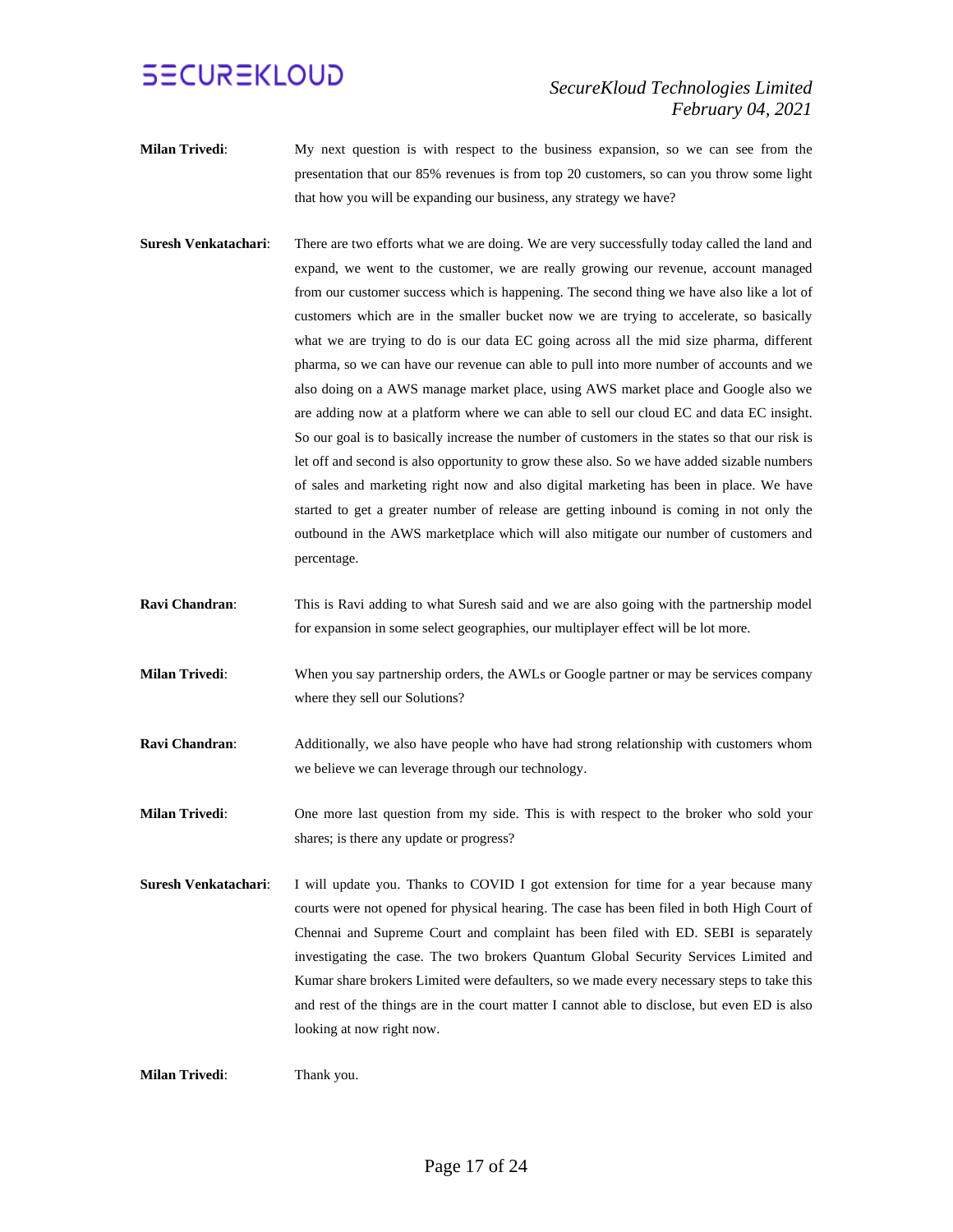- **Moderator**: Thank you. The next question is from the line of Kranthi Bathini from WealthMills Securities. Please go ahead.
- **Kranthi Bathini**: Congratulations. There is a tremendous improvement in the corporate governance and transparency with respect to SecureKloud is concerned. My question is to Mr. Suresh Venkatachari, Sir, this year maybe I know okay and how you want to envisage SecureKloud in next two, three years, how do you want to place, what is your vision towards the company?
- **Suresh Venkatachari**: Thank you. I think we shaped up, if you ask me, I am extremely confident and bullish with this. We were actually going in a great time, but the two years were very badly for us I would say my stocks and everything, but we retained the entire focus, the first thing what I did is I strengthen my backend team in India in terms of finance, compliance and governance, in addition to that I also hired chief delivery officer who has managed more than like 1200 people in Capgemini to add into the pool and also Mr. Ravi Chandran was also now because promoter as whole time director to look up the operation teams, because one of the major challenge for us when we grow this having without sufficient backend infrastructure which can able to support the growth that is number one. Number two, in terms of our technology and innovation we are always compared very superior, this I am not just boosting, it is a real fact, we won many pharma customer against all the global GFI including the major players in India. However, why we are not able to repetitive our grow in a very aggressive fashion, because our investment in sales and marketing was very limited, but we took a conscious decision in spite of COVID we have hired lot of sales and marketing and improve the digital marketing and build a very niche solutions and also leveraging like Ravi said like the market place so these are all started to play in a very nice way, in fact I want to share you, yesterday I was talking to one of the advisor in the healthcare industry. He remark saying that we have one of the best opportunity and how we can able to ramp up, so what we are doing is we are encouraging additional source the share we can able to get more number of customers, so I believe the opportunity what we have in front of us is tremendous, it is another hand double or triple our growth as we today, we are all determine to grow this because my vision was to create a billion dollar enterprise for 8K Miles then now SecureKloud. I believe I will leave and achieve that even within Healthcare Triangle and also more so with SecureKloud with the Blockchain. I believe there is a significant opportunity and I think we are putting all right steps, I will be able to demonstrate success in probably 12 to 18 months' time where you can able to see the growth from what we are today to the next time, but we have build very strong, fundamental, the strong layers and supporting, so I think we are really poised for a good growth.
- **Kranthi Bathini**: Great to hear Sir. I want to know what is the rationale behind, the warrant of 50 Crores and how you are going to use these proceeds?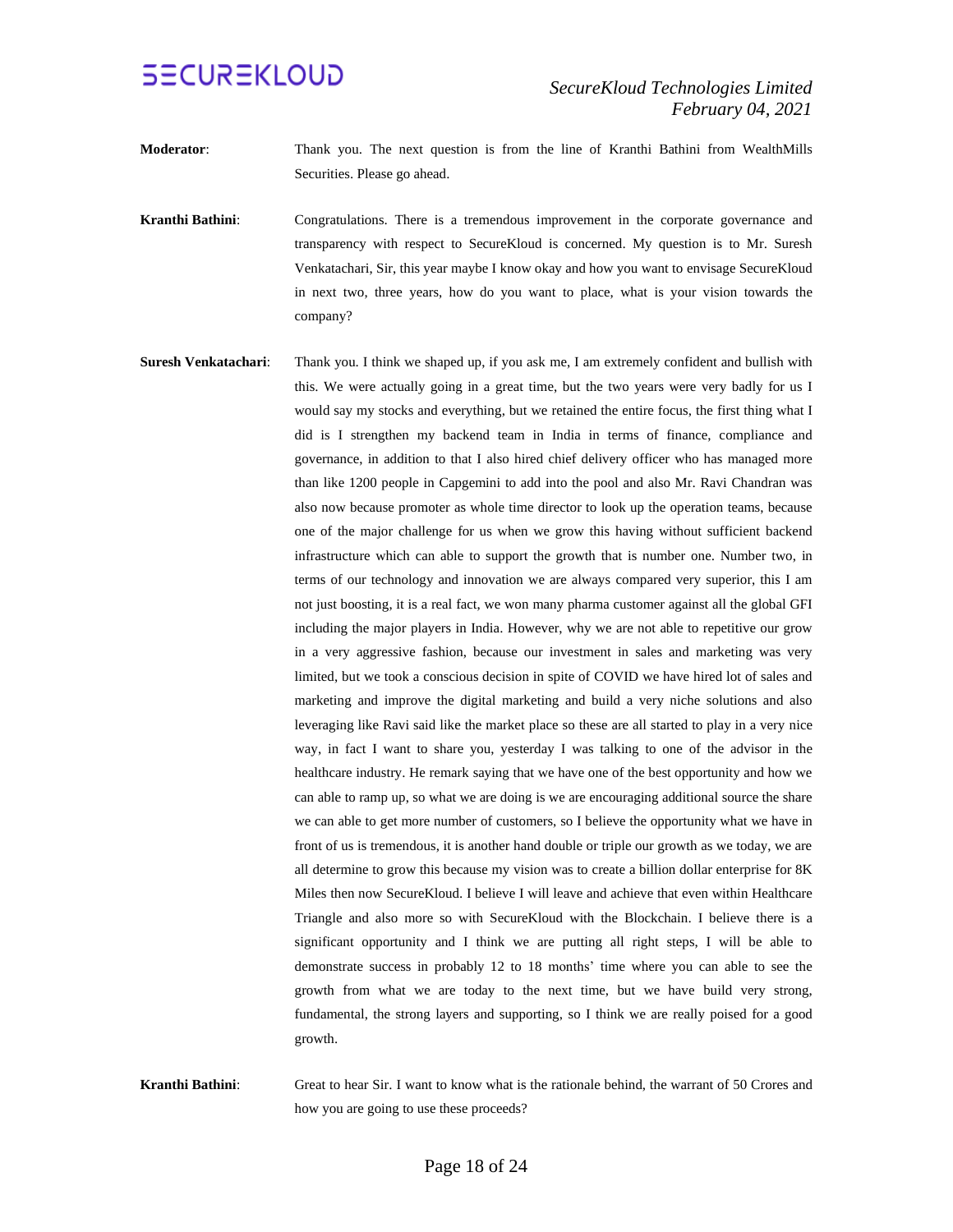#### *SecureKloud Technologies Limited February 04, 2021*

- **Suresh Venkatachari**: I lost significant amount of shares in the company, which I had earlier mentioned and also as mentioned several times that I am going to invest in the company, so to reaffirm my commitment, this is the company where I invested my time and energy and everything, I show my commitment back to the company, so that is what I am doing, that shows my commitment personally in the company and I believe the story like lot of investors trust the company. The second thing is the money will be used for growth because for Healthcare Triangle we are raising a capital separately which will grow by itself with IPO, for secure purpose we will use this capital for expanding our Blockchain business which we see sizable amount of growth in the Blockchain and BFSI sector and second thing is also we have got some high cost debt we are currently having in India because that is affecting our PAT and everything, so we will retire part of that and part of the investment in the growth of the company.
- **Kranthi Bathini**: This is my final question, just an advise, arrange frequent con-calls and just update investor fraternity just to know the updates of course there is a tremendous improvement in the transparency and the way you are doing compliance when compared to past three years, we have been tracking and if are travelling to Mumbai please let us know we will meet and understand better in person about the company prospects?
- **Suresh Venkatachari**: Definitely, if you can able to send us an e-mail to our company secretary your number, we will definitely meet and explain to you in more detail. Thank you so much for your appreciation.
- **Kranthi Bathini**: Thank you.

**Moderator**: Thank you. The next question is from the line of Ankit Dogara an Individual Investor. Please go ahead.

- **Ankit Dogara:** Good afternoon gentlemen. I have one question. We have been investing in the sales and marketing functions actually by adding more sales and marketing employees, we just wanted to understand with how much deferment does the revenue starts coming in post these hiring and one more question for that will be is there a kind of break even point let us say now are recurring revenues about 35% and we are adding more sales and marketing employees, so will there be a break even point where we might see huge growth in revenues without much increase in employee cost?
- **Suresh Venkatachari**: That is what we are aiming. I want to give you example, so probably you can understand. One of the product like data EC which we have financial model what we put in right in the next 24 to 36 months, it will be a very significant acceleration in our business, what it means is it translate our recurring revenue will go even higher of 65% and also it generates about close to 70%, 75% margin from the current level, so those because of course we will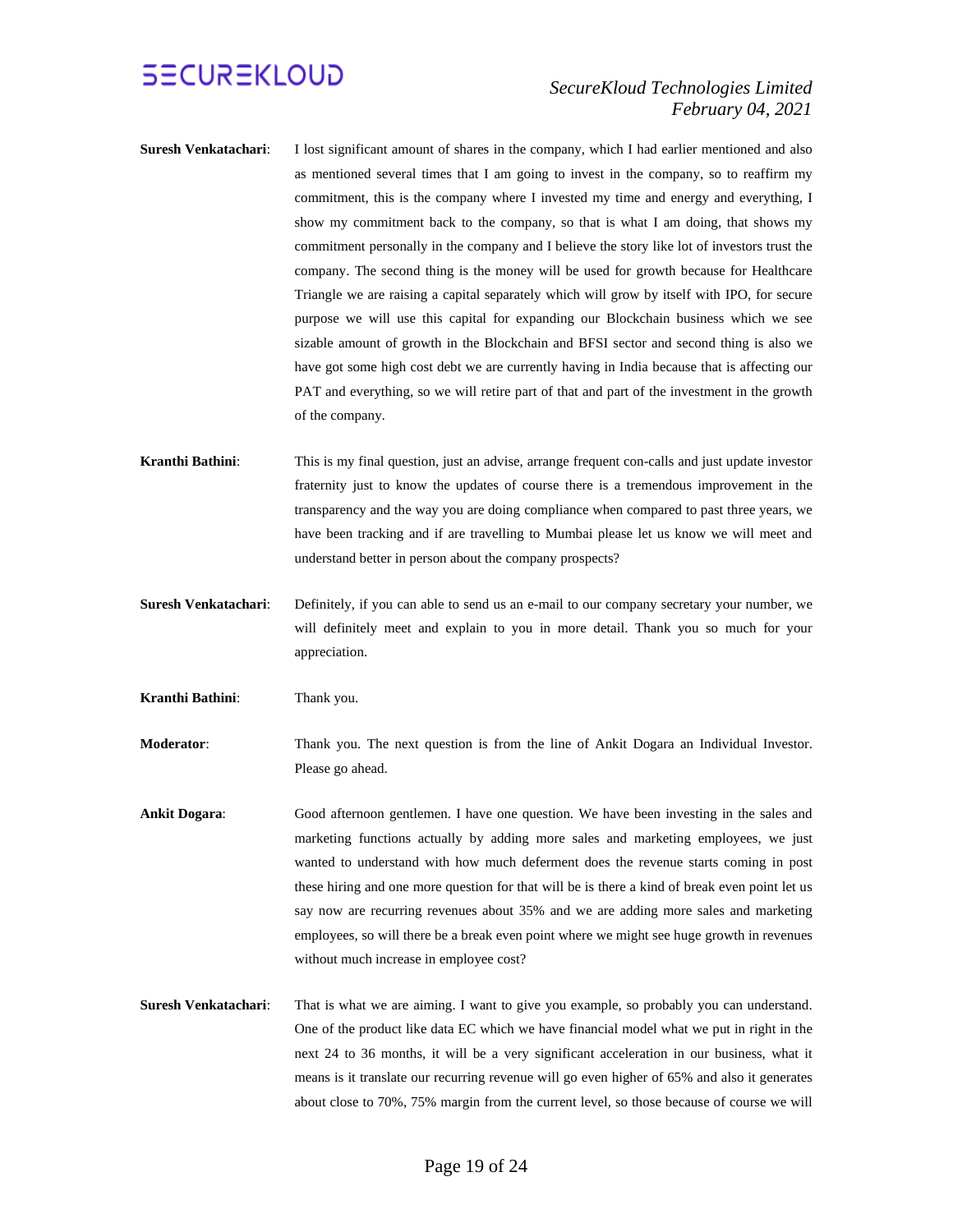

#### *SecureKloud Technologies Limited February 04, 2021*

have services cost also, but what happens is if the data EC can able to generate 75% margin and your services are doing around 35%, 40% you are crossing anywhere 55% and plus, so you will see the disproportion happens after I would say next 18 to 24 months. When you hire sales and marketing we cannot be a very short period, we have to give at least six to nine months period before those start pulling in, so what we are seeing is the trend as per we hire the sales and marketing, we are seeing a lot of trends in terms of new number of opportunities are getting created, so that is because we are hiring all the talented people who have good relationship with their past accounts, because the cold calling does not work in this COVID time or even the recovery time also because people are not meeting face to face, we need a relationship person who was already established in the past, so we are bringing tremendous people who can able to bring lot of impact and I believe we will see the growth trend where everybody can able to measure in fact in the next two quarters I would say you will start seeing the growth and you will see the full result in terms of thing is it would take at least four to six quarters before you see and within the next two to three years you will see significant margin and that will really model of earlier I also mentioned like Veeva kind of thing, we are really modeling now ourself. We are not modeling ourselves to services company, we are modeling to a platform companies, so that will reflect and show our profitability under high revenue growth.

**Ankit Dogara**: Thank you Sir. Just one more question, can you throw some light on the total TCV of the company, total contract value which we are having right now?

**R. Thyagarajan i**: Total TCV as of today is about \$30 million Sir.

- **Ankit Dogara**: One last thing I was just wanted to clarify, you have already clarified to one of the callers, the dilution posts this preferential allotment will be 13% maximum dilution at Rs.45 Crores?
- **R. Thyagarajan i**: 13%.
- **Ankit Dogara:** 13, right?
- **Suresh Venkatachari**: Yes.
- **Ankit Dogara**: Thank you gentlemen.
- **Moderator**: Thank you. The next question is from the line of Jagdish an Individual Investor. Please go ahead.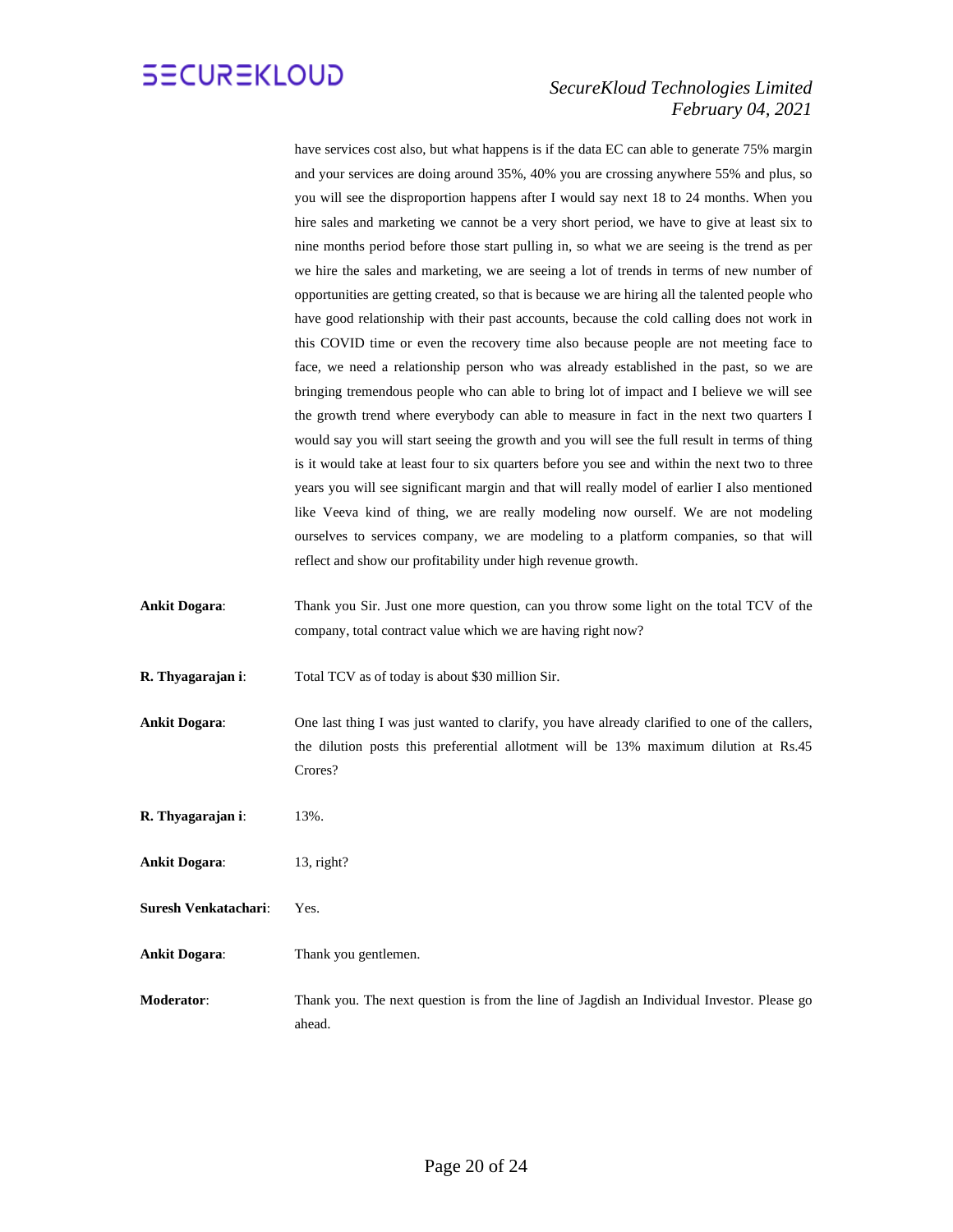- **Jagdish**: Thanks for the opportunity again. What is the status of the receivables, how much receivables we have recovered in last nine months and what is the current status on that front, what are the actions that we are taking to recover them?
- **R. Thyagarajan:** If you are talking specifically about the receivables in India Sir, we have taken steps already I think pointed in the earlier call as well that as of now we have collected majority of the old outstanding by end of March, so there is about \$2 million of outstanding which is more than 365 days as of today and we are confident that we will collect in the next six weeks by before end of March we will collect all the old outstanding and once we get that we have 90 days credit over the next two to three quarters we will collect the majority outstanding and then we will be current on account from Q3 of the following year Sir.
- **Jagdish:** I got your point if you can mention what is the outstanding number if you are allowed to mention that?
- **R. Thyagarajan:** Rs.45 Crores in the outstanding.
- **Jagdish:** And then one more thing, we had promoting and investing Rs.45 Crores, so do we require any another set of investment from promoter because we are doing for platform, so R&D cost will be recurring in nature, so without revenue also we make a spend amount, so how we are going to generate that amount?
- **Suresh Venkatachari**: Currently R&D cost is including HTI and Healthcare Triangle is growing, and it is fully profitable EBITDA company and also we are raising capital in NASDAQ, so we are not anticipating any further capital raise at the stage in India.
- **Jagdish:** Any delay in NASDAQ or any delay in raising the funds that will impact the growth?
- **Suresh Venkatachari**: Any delay may anticipate that you were thinking, but I think we had a very strong procedure and the steps what we have taken which we have hard underwriter currently and second thing is we already have IPO financing, debt financing in the US, so we believe even we do not need to be raise in the dilute even if there is a delay with our growth currently, we can able to raise the working capital in the US itself to support instead of if there is any delay in our growth plants.
- **Jagdish:** Another question is how many new clients you have added this quarter and what is the competition, competition intense, how we are differentiate from competition?
- **Suresh Venkatachari:** I think that is our very unique in the business, our value differentiator is we are one of the companies which has a strong domain with the technology. We are one of the top, look at our credentials even we are a small company we are small to mid size company, we have a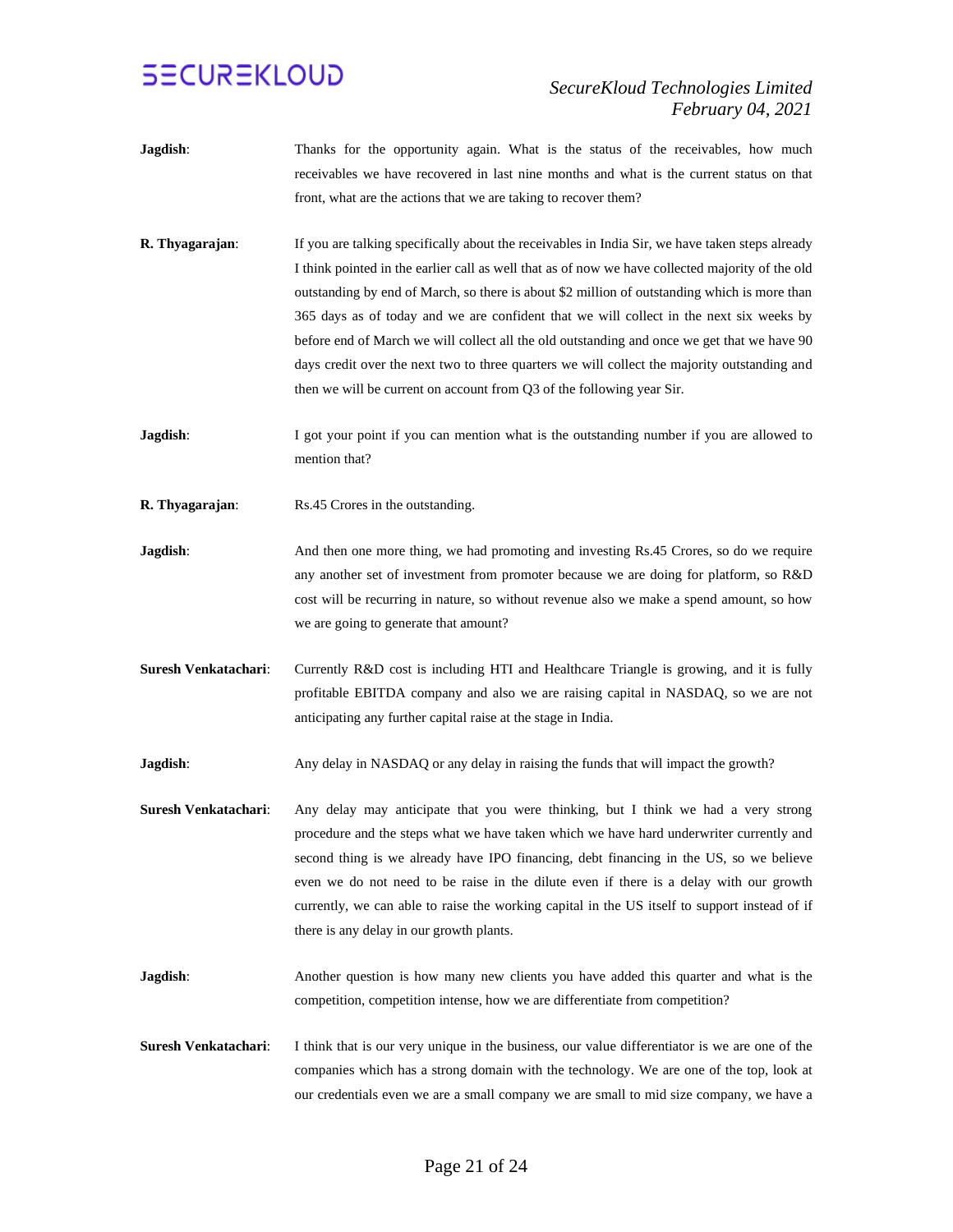

#### *SecureKloud Technologies Limited February 04, 2021*

| strong partnership with AWS, we are one of the top 70 premier partner out of 70000 partner    |
|-----------------------------------------------------------------------------------------------|
| globally and in the healthcare sector, we are the top 10 partners for AWS and Google is also  |
| the partner as well as the client and we are launching services and solutions together and we |
| have invested in the platform that is the clear differentiator today. Earlier I was answering |
| to one person in the call is we have won against major global GFI in several contracts        |
| because of our platform, we are now making our investment in digital marketing, sales and     |
| marketing which will help us our growth.                                                      |

- **Jagdish:** And one more thing that client concentration, top 10 is about 70% and top 20% is about 20%?
- **Suresh Venkatachari**: We answered for one more gentleman the same question Jagdish, we are looking to grow and build into the next wave, so we are launching our solution through market places, multiple market place and that will speed our growth and also we will reduce the client concentration that the growth over the next 12 to 18 months how we can able to reduce that.
- **Jagdish**: Last from my side.
- **Suresh Venkatachari:** How many more questions you have?
- **Jagdish:** Only one question.
- **Suresh Venkatachari**: We have to give opportunity to others Jagdish.

**R. Thyagarajan:** If you do not mind you can write to our company secretary, we are happy to respond to all questions, please give an opportunity to others to speak.

**Moderator**: Thank you. The next question is from the line of Amit Agarwal an Individual Investor. Please go ahead.

**Amit Agarwal**: Thanks for giving the chance again. My question is regarding the Meditech partnership you have announced in the presentation, how much is the value of the project from the partnership?

**Suresh Venkatachari**: The Meditech we are already doing a business from there always around close to \$4 million to \$6 million level right now, we anticipate with our, we are now started hosting the cloud on the Meditech so that will help us to grow much significant, because we conventionally do electronics health record implementation, our electronic health record is lying in two major EHR, one is Meditech, another is called Epic, what we are looking at Meditech is not only providing the implementation or optimization services, we are enhancing into manage services and also hosting the cloud and technology, so those are addition. We anticipate this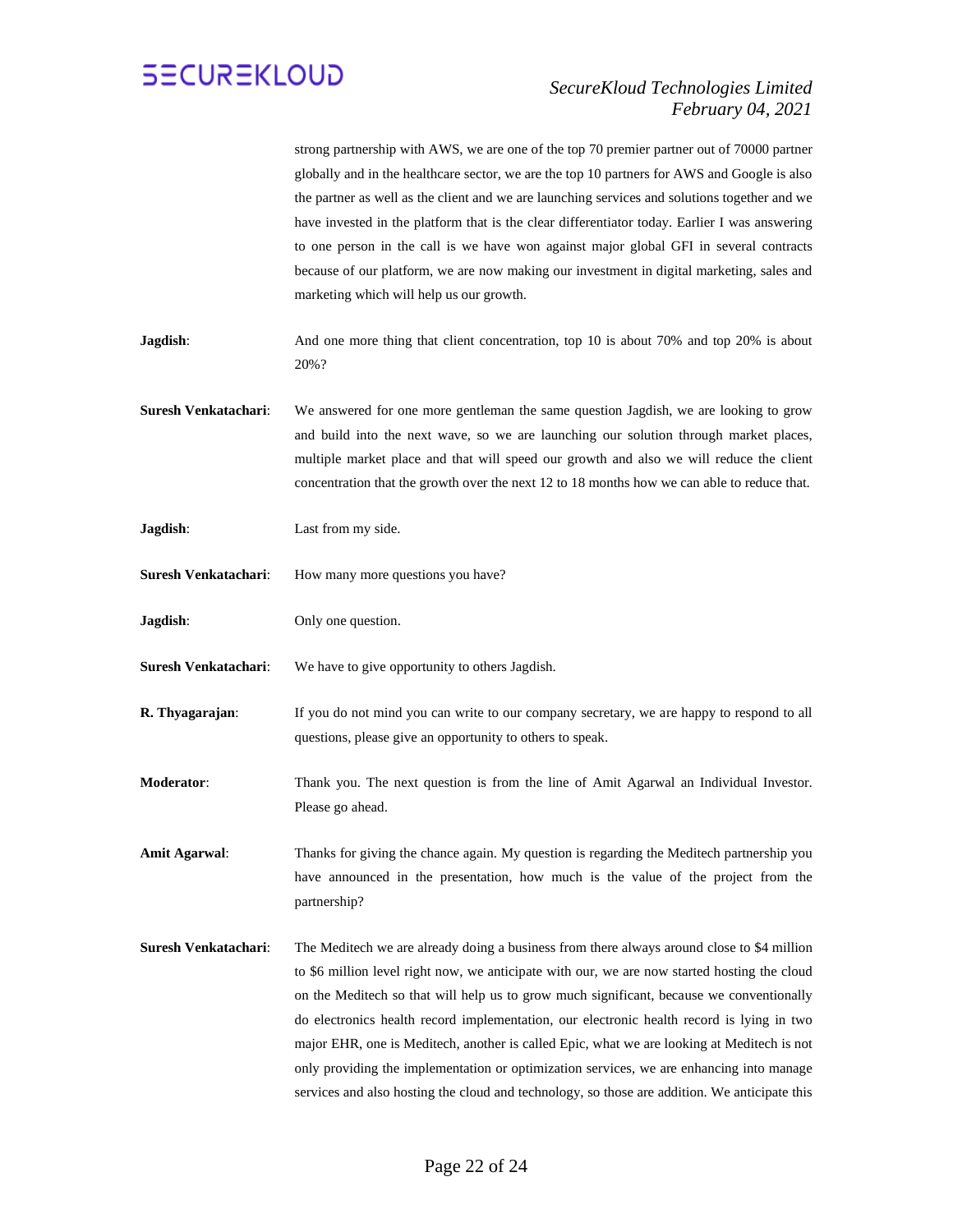

can have the great potential because to give example Meditech has about 3000 customers in the US, so we have opportunity to leverage a greater number of customers hosting the cloud and data recovery.

- **Amit Agarwal**: Are you the exclusive partner or there are other software providers who are partners to Meditech, or we are the only one?
- **Suresh Venkatachari**: No, Meditech has several partners, we are considered one of the top 10 partners for Meditech today. Meditech is a Europe software company, I would say from Indian company very fewer, may be couple of companies are only in the Meditech space.
- Amit Agarwal: **How many?**

**Suresh Venkatachari**: It will one or two only from Indian company, the rest from the US company.

- **Amit Agarwal**: Thank you. That is, it.
- **Moderator**: Thank you. The next question is from the line of Harish Darai from L&T Limited. Please go ahead.
- Harish Darai: Hello Suresh and team congratulations. One question, do you see enough business visibility to become a billion-dollar company let us say in the next 5 to 10 years?
- **Suresh Venkatachari:** It is a good question. I believe yes, what business we are because we compare ourselves model with another competitor. We do foresee there is clear visibility and opportunity and in terms of number one is the creating a market cap evaluation if you see in many companies in our space thing is they are between around 8x to even 20x enterprise sales, but as a business itself we anticipate, we are really looking at our healthcare business itself can grow in the next four to five years between about \$115 million which we will grow and SecureKloud will grow by itself substantially, so we believe that will create a tremendous validation for both SecureKloud and Healthcare Triangle.
- **Harish Darai**: Congratulations and all the best.

**Suresh Venkatachari**: Thank you.

**Moderator**: Thank you. Ladies and gentlemen that will be the last question for today. I now hand the conference over to the management for their closing remarks. Thank you and over to you Sir.

**Suresh Venkatachari**: Thanks investors, I really appreciate the interaction and I think it help us to give a clear communication and be transparent to you. We will improve as some of the investor